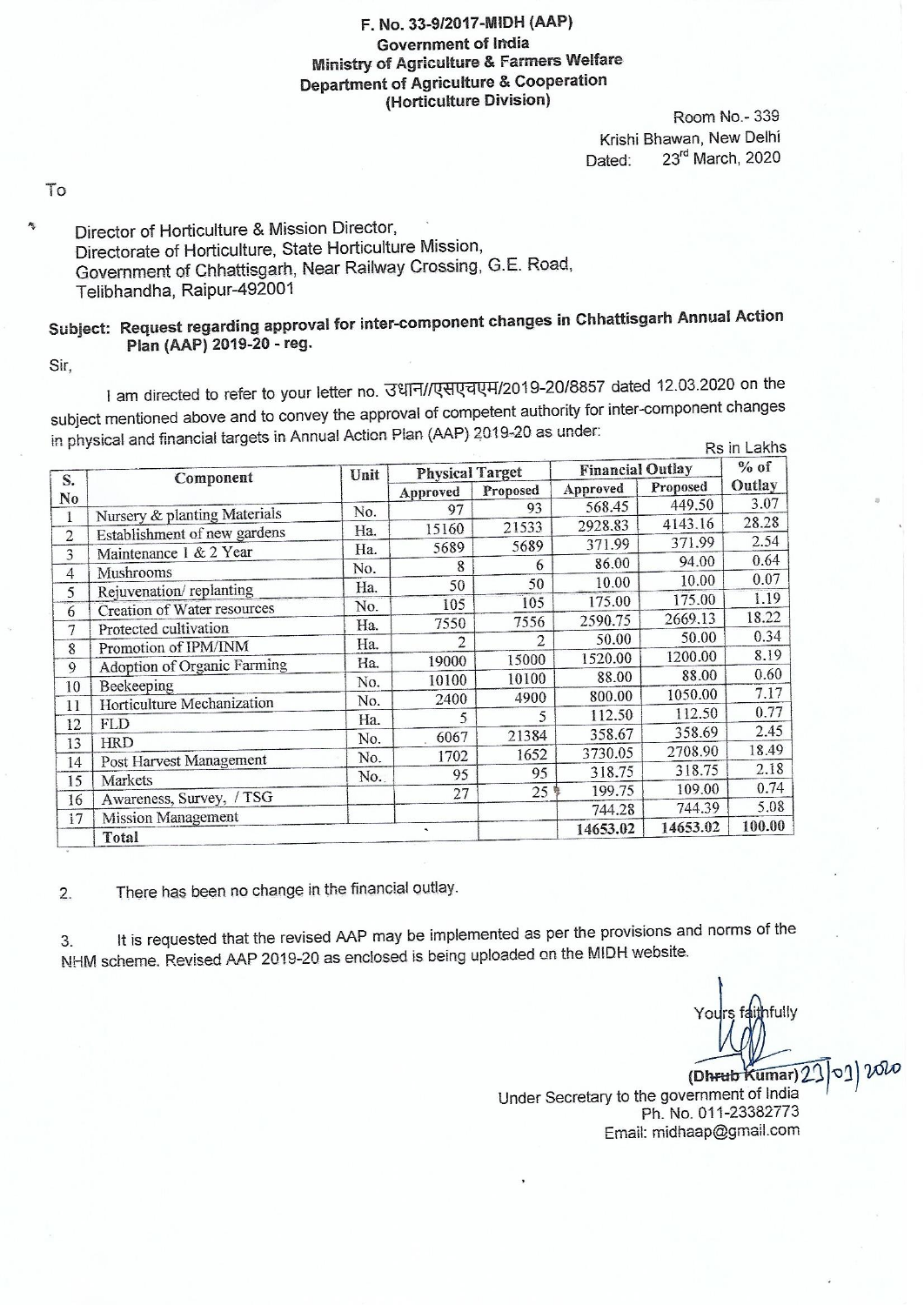|              |                                                      |                                       |                                                                                                                                                                                                                                                                                                                                                                                                                                                                            |                   | 14653.02 8791.81 5861.21 12513.52 4525.67 |                                   |                                     |                      |                | 0.00                                                                                                                                                 |
|--------------|------------------------------------------------------|---------------------------------------|----------------------------------------------------------------------------------------------------------------------------------------------------------------------------------------------------------------------------------------------------------------------------------------------------------------------------------------------------------------------------------------------------------------------------------------------------------------------------|-------------------|-------------------------------------------|-----------------------------------|-------------------------------------|----------------------|----------------|------------------------------------------------------------------------------------------------------------------------------------------------------|
|              |                                                      |                                       | Annual Action Plan of Chhattishgarh, 2019-20                                                                                                                                                                                                                                                                                                                                                                                                                               |                   |                                           |                                   |                                     |                      |                |                                                                                                                                                      |
|              |                                                      |                                       | Action Plan 2019-20                                                                                                                                                                                                                                                                                                                                                                                                                                                        |                   |                                           |                                   |                                     |                      |                | (Rs. in Lakhs)                                                                                                                                       |
|              |                                                      |                                       |                                                                                                                                                                                                                                                                                                                                                                                                                                                                            |                   | AAP 2019-20                               |                                   |                                     | <b>Spill Over</b>    |                |                                                                                                                                                      |
| S. No        | <b>Activity</b>                                      | <b>Maximum</b><br>permissible<br>cost | <b>Pattern of Assistance</b>                                                                                                                                                                                                                                                                                                                                                                                                                                               | <b>Phy Target</b> | Fin.<br>Outlay                            | <b>GOI</b><br><b>Share</b><br>60% | <b>State</b><br><b>Share</b><br>40% | Phy<br><b>Target</b> | Fin.<br>Outlay | <b>Remarks</b>                                                                                                                                       |
| $\mathbf{1}$ | $\overline{2}$                                       | 3                                     | 4                                                                                                                                                                                                                                                                                                                                                                                                                                                                          | 5                 | 6                                         | 7                                 | 8                                   |                      | 6              |                                                                                                                                                      |
| Τ.           | <b>Plantation Infrastructure and Development</b>     |                                       |                                                                                                                                                                                                                                                                                                                                                                                                                                                                            |                   |                                           |                                   |                                     |                      |                |                                                                                                                                                      |
|              | <b>Production of planting material Public Sector</b> |                                       |                                                                                                                                                                                                                                                                                                                                                                                                                                                                            |                   |                                           |                                   |                                     |                      |                |                                                                                                                                                      |
|              | Hi-tech nursery (4ha)                                |                                       |                                                                                                                                                                                                                                                                                                                                                                                                                                                                            |                   |                                           |                                   |                                     |                      |                |                                                                                                                                                      |
|              | a) Public Sector                                     | Rs. 25.00 lakh/ha                     | 100% to public sector limited to Rs 100<br>lakh/unit and in case of private sector,<br>credit linked back-ended subsidy @<br>40% of cost, subject to a maximum of<br>Rs. 40 lakh/unit, for a maximum of 4<br>ha. as project based activity on prorata<br>basis. Each nursery will produce a<br>minimum of 50,000 numbers per<br>hectare of mandated perennial fruit<br>crops/ tree spices/ aromatic<br>trees/plantation crops per year, duly<br>certified for its quality. |                   | 100.00                                    | 60.00                             | 40.00                               | $\mathbf{1}$         |                | 100.00 Project to be submitted                                                                                                                       |
|              | b) Private Sector                                    | Rs. 25 lakh/ha unit                   | 100% to public sector limited to Rs 100<br>lakh/unit and in case of private sector,<br>credit linked back-ended subsidy @<br>40% of cost, subject to a maximum of<br>Rs. 40 lakh/unit, for a maximum of 4<br>ha. as project based activity on prorata<br>basis. Each nursery will produce a<br>minimum of 50,000 numbers per<br>hectare of mandated perennial fruit<br>crops/ tree spices/ aromatic<br>trees/plantation crops per year, duly<br>certified for its quality. |                   | 0.00                                      | 0.00                              | 0.00                                | $\mathbf{1}$         |                | 40.00 Project to be submitted                                                                                                                        |
|              | Small Nursery (1 ha)                                 |                                       |                                                                                                                                                                                                                                                                                                                                                                                                                                                                            |                   |                                           |                                   |                                     |                      |                |                                                                                                                                                      |
|              | a) Public Sector                                     | IRs. 15 lakh/one ha unit              | 100% to public sector and in case of<br>private sector, credit linked back-<br>ended subsidy @ 50% of cost, subject<br>to a maximum of Rs. 7.50 lakh/unit, as<br>project based activity. Each nursery<br>will produce a minimum of 25,000<br>numbers of mandated perennial<br>vegetatively propagated fruit<br>plants/tree spices/plantation crops<br>aromatic plants, per year, duly certified<br>for its quality.                                                        |                   | 15.00                                     | 9.00                              | 6.00                                | $\overline{2}$       |                | 30.00 Minutes of SLEC meeting to be<br>submitted along with details of<br>beneficiareis, locaiton, bank loan<br>letc to facilitate release of funds. |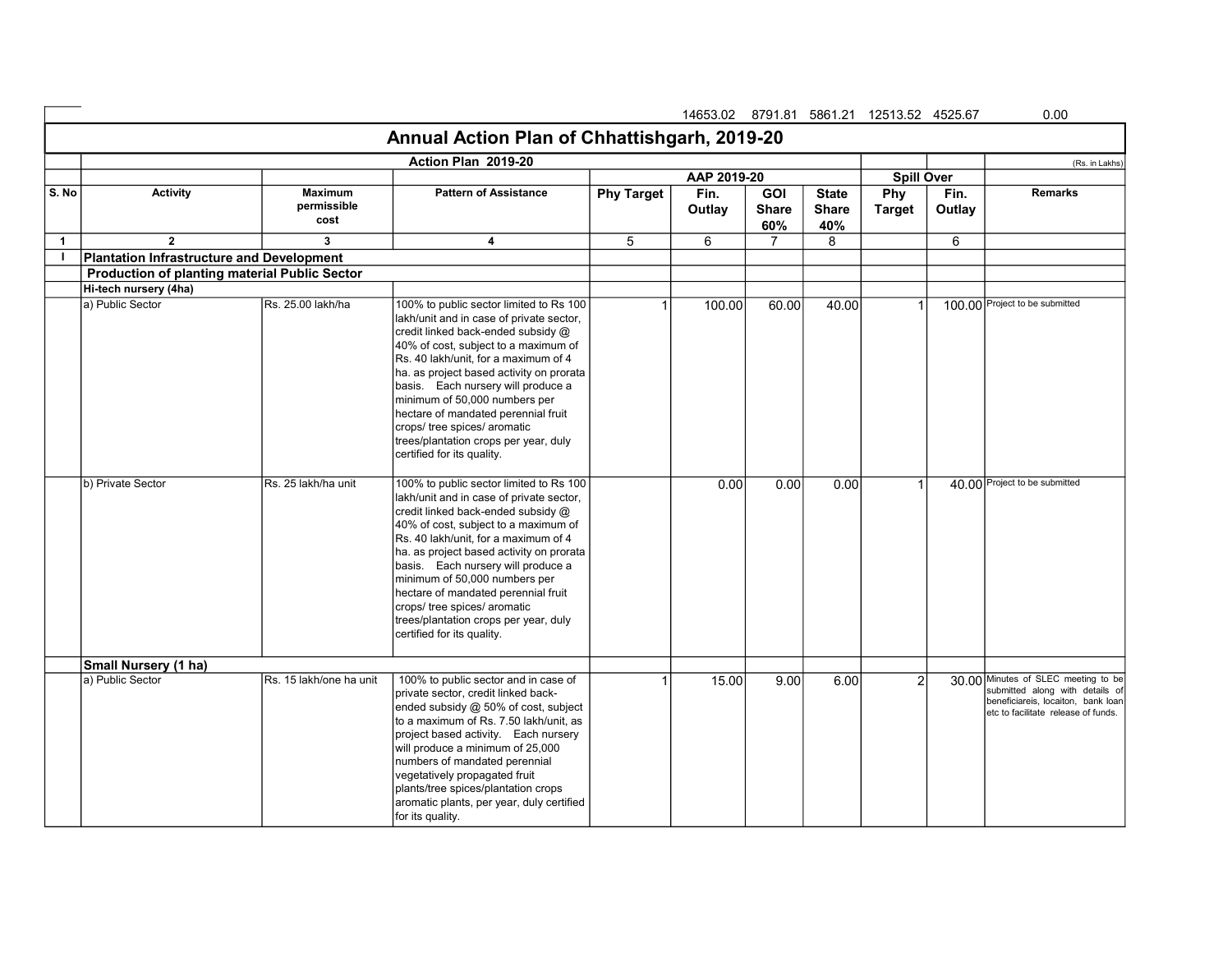| b) Private Sector                                                  | Rs. 15 lakh/one ha unit                                      | 100% to public sector and in case of<br>private sector, credit linked back-<br>ended subsidy of cost, subject to a<br>maximum of Rs. 7.50 lakh/unit, as<br>project based activity. Each nursery<br>will produce a minimum of 25,000<br>numbers of mandated perennial<br>vegetatively propagated fruit<br>plants/tree spices/plantation crops per<br>year, aromatic plants, duly certified for<br>its quality. |       | 7.50   | 4.50   | 3.00   | 4              | 30.00  | do                                                                                                                                        |
|--------------------------------------------------------------------|--------------------------------------------------------------|---------------------------------------------------------------------------------------------------------------------------------------------------------------------------------------------------------------------------------------------------------------------------------------------------------------------------------------------------------------------------------------------------------------|-------|--------|--------|--------|----------------|--------|-------------------------------------------------------------------------------------------------------------------------------------------|
| Setting up of Plug Type Nursery                                    |                                                              |                                                                                                                                                                                                                                                                                                                                                                                                               |       |        |        |        |                |        |                                                                                                                                           |
| a) Public Sector                                                   | Rs. 104.00 lakh/ha                                           | 100% of cost to public sector                                                                                                                                                                                                                                                                                                                                                                                 | 1     | 104.00 | 62.40  | 41.60  |                | 0.00   |                                                                                                                                           |
| b) Private sector                                                  | Rs. 104.00 lakh/ha                                           | 40% of cost to private sector                                                                                                                                                                                                                                                                                                                                                                                 | 1     | 52.00  | 31.20  | 20.80  |                | 41.60  |                                                                                                                                           |
| Upgrading nursery Infrastructure to meet acceditation norms (4 ha) |                                                              |                                                                                                                                                                                                                                                                                                                                                                                                               |       |        |        |        |                |        |                                                                                                                                           |
| a) Public Sector                                                   | to<br>Rs.<br>Up<br>lakh/nursery of 4 ha, on<br>prorata basis | 10.00 100% of Public Sector                                                                                                                                                                                                                                                                                                                                                                                   | 10    | 100.00 | 60.00  | 40.00  | 1              |        | 10.00 Minutes of SLEC meeting to be<br>submitted along with details of<br>beneficiareis, locaiton, etc to<br>facilitate release of funds. |
| b) Private sector                                                  | to<br>Rs.<br>Up<br>prorata basis                             | 10.00 50% of cost to Private sector subject<br>lakh/nursery of 4 ha, on to a maximum of Rs. 5.00 lakh/nursery.                                                                                                                                                                                                                                                                                                |       | 0.00   | 0.00   | 0.00   |                | 0.00   |                                                                                                                                           |
| Strengthening of existing Tissue Culture (TC) units                |                                                              |                                                                                                                                                                                                                                                                                                                                                                                                               |       |        |        |        |                |        |                                                                                                                                           |
| a) Public Sector                                                   | Rs. 20.00 lakh                                               | 100% of cost to public sector                                                                                                                                                                                                                                                                                                                                                                                 |       | 0.00   | 0.00   | 0.00   | $\mathbf{1}$   | 20.00  |                                                                                                                                           |
| b) Private sector                                                  | Rs. 20.00 lakh                                               | 50% of cost to private sector                                                                                                                                                                                                                                                                                                                                                                                 |       | 0.00   | 0.00   | 0.00   |                | 0.00   |                                                                                                                                           |
| Setting up of new TC Units.                                        |                                                              |                                                                                                                                                                                                                                                                                                                                                                                                               |       |        |        |        |                |        |                                                                                                                                           |
| a) Public Sector                                                   | Rs. 250.00 lakh                                              | 100% of cost to public sector                                                                                                                                                                                                                                                                                                                                                                                 |       | 0.00   | 0.00   | 0.00   |                |        | 0.00 Project to be submitted                                                                                                              |
| b) Private sector                                                  | Rs. 250.00 lakh                                              | 40% of cost to private sector                                                                                                                                                                                                                                                                                                                                                                                 |       | 0.00   | 0.00   | 0.00   | $\overline{1}$ |        | 100.00 Project to be submitted                                                                                                            |
| Seed production for vegetables and spices                          |                                                              |                                                                                                                                                                                                                                                                                                                                                                                                               |       |        |        |        |                |        |                                                                                                                                           |
| Open pollinated crops<br>a) Public Sector                          | Rs. 35,000/ha                                                | 100% of cost, limited to 5 ha.<br>Output                                                                                                                                                                                                                                                                                                                                                                      |       |        |        |        |                |        |                                                                                                                                           |
|                                                                    |                                                              | target of seed for each crop will be<br>fixed by the individual state.                                                                                                                                                                                                                                                                                                                                        | 40    | 14.00  | 8.40   | 5.60   | 14.00          | 5.00   |                                                                                                                                           |
| b) Private sector                                                  | Rs. 35,000/ha                                                | 35% in general areas and 50% in NE &<br>Himalayan States, Tribal Sub Plans<br>(TSP) areas, Andaman & Nicobar &<br>Lakshadweep Islands, limited to 5 ha.<br>Output target of seed for each crop will<br>be fixed by the individual state.                                                                                                                                                                      |       | 0.00   | 0.00   | 0.00   |                | 0.00   |                                                                                                                                           |
| <b>Hybrid seeds</b>                                                |                                                              |                                                                                                                                                                                                                                                                                                                                                                                                               |       |        |        |        |                |        |                                                                                                                                           |
| a) Public Sector                                                   | Rs. 1.50 lakh/ha                                             | 100% of cost, limited to 5 ha.<br>Output<br>target of seed for each crop will be<br>fixed by the individual state.                                                                                                                                                                                                                                                                                            | 38    | 57.00  | 34.20  | 22.80  | 0.35           | 0.53   |                                                                                                                                           |
| Import of planting material                                        |                                                              |                                                                                                                                                                                                                                                                                                                                                                                                               |       |        |        |        |                |        |                                                                                                                                           |
| By State Government, PSU                                           | Rs. 100.00 lakh                                              | 100% of cost for State Govt. PSUs.<br>as project based                                                                                                                                                                                                                                                                                                                                                        |       | 0.00   | 0.00   | 0.00   |                |        | 0.00 Project based activity                                                                                                               |
| Seed infrastructure                                                |                                                              |                                                                                                                                                                                                                                                                                                                                                                                                               |       |        |        |        |                |        |                                                                                                                                           |
| a) Public sector                                                   | Rs. 200.00 lakh                                              | 100% of cost                                                                                                                                                                                                                                                                                                                                                                                                  |       | 0.00   | 0.00   | 0.00   |                | 0.00   |                                                                                                                                           |
| b) Private sector                                                  | Rs. 200.00 lakh                                              | 50% of cost                                                                                                                                                                                                                                                                                                                                                                                                   |       | 0.00   | 0.00   | 0.00   |                | 0.00   |                                                                                                                                           |
| Sub-total Planting material                                        |                                                              |                                                                                                                                                                                                                                                                                                                                                                                                               | 93.00 | 449.50 | 269.70 | 179.80 | 26.35          | 377.13 |                                                                                                                                           |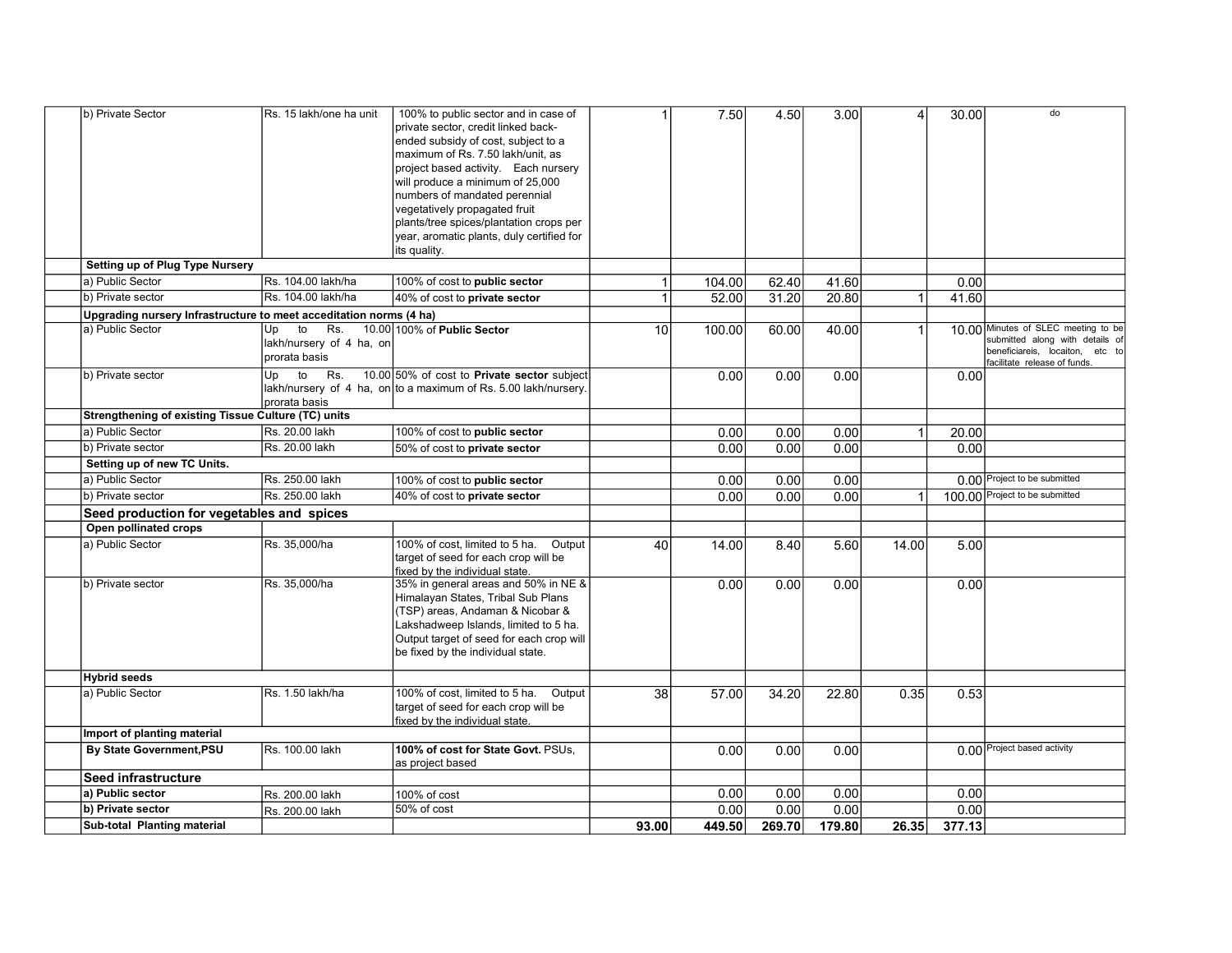| $\mathbf{2}$ | Establishment of new gardens / Area Expansion                             |                   |                                                                                                                                                                                                                                                                                                                                |                 |        |        |        |                 |       |  |
|--------------|---------------------------------------------------------------------------|-------------------|--------------------------------------------------------------------------------------------------------------------------------------------------------------------------------------------------------------------------------------------------------------------------------------------------------------------------------|-----------------|--------|--------|--------|-----------------|-------|--|
|              |                                                                           |                   | Fruit crops other than cost intensive crops using normal spacing (For a maximum                                                                                                                                                                                                                                                |                 |        |        |        |                 |       |  |
|              | <b>Fruits - Perennials</b>                                                |                   |                                                                                                                                                                                                                                                                                                                                |                 |        |        |        |                 |       |  |
|              | (a) Cost intensive crops                                                  |                   |                                                                                                                                                                                                                                                                                                                                |                 |        |        |        |                 |       |  |
|              | ii) Strawberry                                                            |                   |                                                                                                                                                                                                                                                                                                                                |                 |        |        |        |                 |       |  |
|              | a) Integrated package with drip Rs. 2.80 lakh/ha<br>irrigation & mulching |                   | Maximum of Rs. 1.12 lakh/ per ha.<br>(40% of cost) for meeting the<br>expenditure on planting material and<br>cost of material for drip irrigation,<br>mulching and INM/IPM, in one<br>installment.                                                                                                                            |                 | 0.00   | 0.00   | 0.00   |                 | 0.00  |  |
|              | b) Without integration                                                    | Rs. 1.25 lakh/ha  | Maximum of Rs. 0.50 lakh/ha (40% of<br>cost) for meeting the expenditure on<br>planting material and cost of INM/IPM<br>one installment.<br>For (a) and (b) above, in the case of<br>TSP areas, Andaman & Nicobar and<br>Lakshadweep Islands, assistance will<br>be @ 50% of cost.                                             | 10              | 5.00   | 3.00   | 2.00   |                 | 0.00  |  |
|              | Sub total                                                                 |                   |                                                                                                                                                                                                                                                                                                                                | 10 <sup>1</sup> | 5.00   | 3.00   | 2.00   | $\mathbf{0}$    | 0.00  |  |
|              | v) Banana (TC)                                                            |                   |                                                                                                                                                                                                                                                                                                                                |                 |        |        |        |                 |       |  |
|              | a) Integrated package with drip<br>irrigation.                            | Rs. 3.00 lakh/ha  | Maximum of Rs. 1.20 lakh/ha (40 % of<br>cost) for meeting the expenditure on<br>planting material and cost of material<br>for drip system, INM/IPM etc., in 2<br>installments (75:25).                                                                                                                                         |                 | 0.00   | 0.00   | 0.00   |                 | 0.00  |  |
|              | b) Without integration                                                    | Rs. 1.25 lakh/ha. | Max. of Rs. 0.50 lakh per ha, (40% of<br>cost) for meeting the expenditure on<br>planting material and cost of INM/IPM<br>in 2 installments (75:25).<br>For (a) and (b) above, in the case of<br>TSP areas, Andaman & Nicobar and<br>Lakshadweep Islands, assistance will<br>be @ 50% of cost in 2 installments<br>$(75:25)$ . | 1293            | 484.76 | 290.86 | 193.91 | 57              | 29.92 |  |
|              | Sub total                                                                 |                   |                                                                                                                                                                                                                                                                                                                                | 1293            | 484.76 | 290.86 | 193.91 | 57              | 29.92 |  |
|              | Maintenance without Integration                                           |                   |                                                                                                                                                                                                                                                                                                                                |                 |        |        |        |                 |       |  |
|              | 1st Year                                                                  |                   |                                                                                                                                                                                                                                                                                                                                | 1051            | 131.38 | 78.83  | 52.55  | 30 <sup>°</sup> | 6.25  |  |
|              | Sub total maintainance                                                    |                   |                                                                                                                                                                                                                                                                                                                                | 1051.00         | 131.38 | 78.83  | 52.55  | 30.00           | 6.25  |  |
|              | vii) Papaya                                                               |                   |                                                                                                                                                                                                                                                                                                                                |                 |        |        |        |                 |       |  |
|              | a) Integrated package with drip<br>irrigation.                            | Rs. 2.00 lakh/ha. | Maximum of Rs. 0.80 lakh/ha (40% of<br>the cost) for meeting expenditure on<br>planting material, drip irrigation and<br>cost of material for INM/IPM, in 2<br>installments (75:25).                                                                                                                                           |                 | 0.00   | 0.00   | 0.00   |                 | 0.00  |  |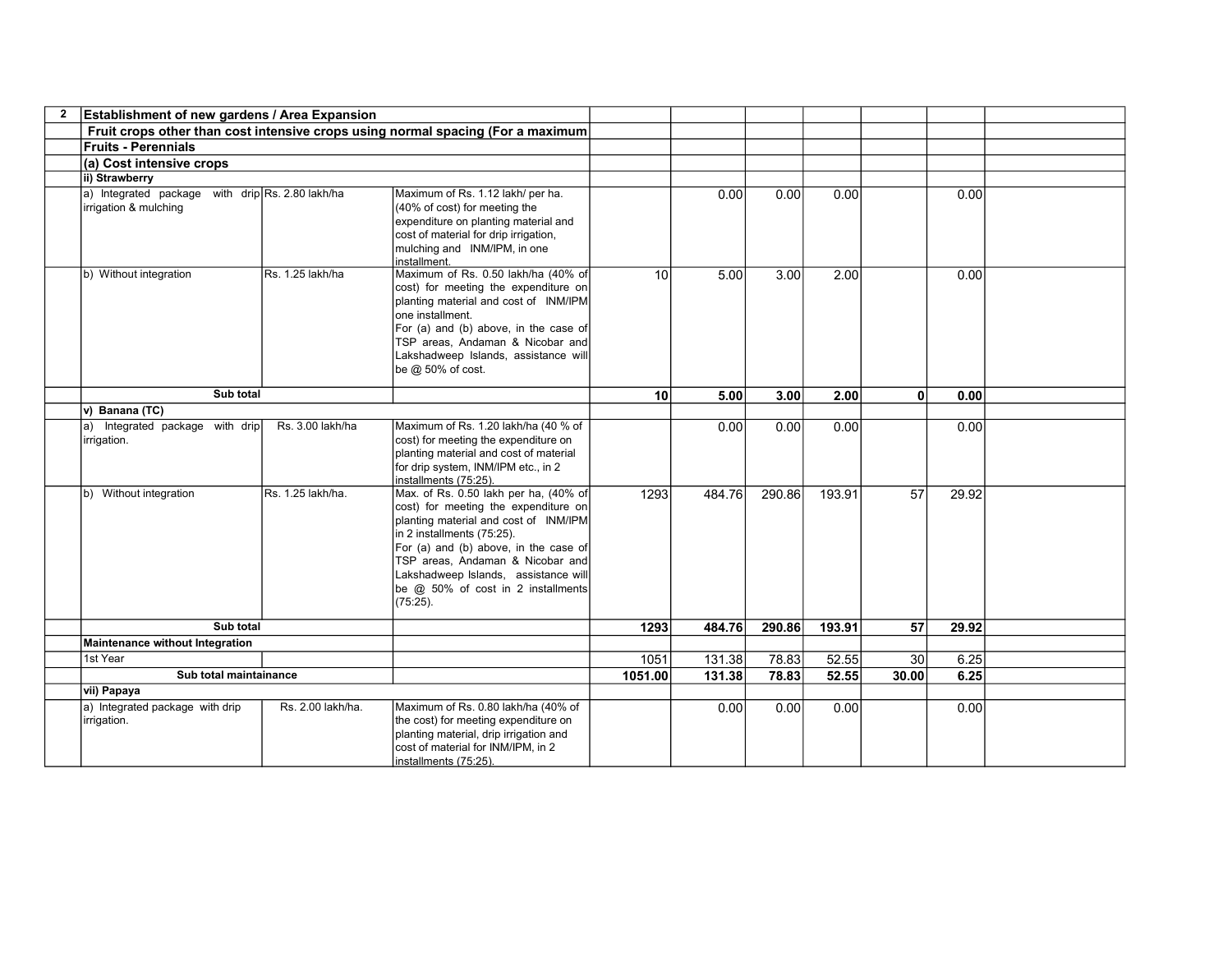| b) Without integration                                               | Rs. 60,000/ha    | Maximum of Rs. 0.30 lakh/ha (50 % of<br>cost) for meeting the expenditure on<br>planting material and cost of INM/IPM<br>in 2 installments (75:25). | 722.96  | 162.67 | 97.60  | 65.07  | 123.0            |       | $30.44$ (1.8m x 1.8m) |
|----------------------------------------------------------------------|------------------|-----------------------------------------------------------------------------------------------------------------------------------------------------|---------|--------|--------|--------|------------------|-------|-----------------------|
|                                                                      |                  | For (a) and (b) above, in the case of                                                                                                               |         |        |        |        |                  |       |                       |
|                                                                      |                  | NE and Himalayan States, TSP areas,                                                                                                                 |         |        |        |        |                  |       |                       |
|                                                                      |                  | Andaman & Nicobar and Lakshadweep<br>Islands, assistance will be @ 50% of                                                                           |         |        |        |        |                  |       |                       |
|                                                                      |                  | cost in 2 installments (75:25).                                                                                                                     |         |        |        |        |                  |       |                       |
|                                                                      |                  |                                                                                                                                                     |         |        |        |        |                  |       |                       |
| Sub total                                                            |                  |                                                                                                                                                     | 722.96  | 162.67 | 97.60  | 65.07  | 123              | 30.44 |                       |
| Maintenance without Integration                                      |                  |                                                                                                                                                     |         |        |        |        |                  |       |                       |
| 1st Year                                                             |                  |                                                                                                                                                     | 500.00  | 37.50  | 22.50  | 15.00  |                  | 0.00  |                       |
| Sub total maintainance                                               |                  |                                                                                                                                                     | 500.00  | 37.50  | 22.50  | 15.00  | $\overline{0}$   | 0.00  |                       |
| (b) Fruit crops other than cost intensive crops using normal spacing |                  |                                                                                                                                                     |         |        |        |        |                  |       |                       |
| a) Integrated package with drip                                      | Rs. 1.00 lakh/ha | Maximum of Rs. 0.40 lakh/ ha. (40% of                                                                                                               |         | 0.00   | 0.00   | 0.00   |                  | 0.00  |                       |
| irrigation                                                           |                  | cost) for meeting the expenditure on<br>planting material, cost of drip system,                                                                     |         |        |        |        |                  |       |                       |
|                                                                      |                  | INM/IPM, canopy management etc in 3                                                                                                                 |         |        |        |        |                  |       |                       |
|                                                                      |                  | installments of 60:20:20 subject to                                                                                                                 |         |        |        |        |                  |       |                       |
|                                                                      |                  | survival rate of 75% in 2nd year & 90%                                                                                                              |         |        |        |        |                  |       |                       |
|                                                                      |                  | in 3rd year for perennial crops and for<br>non perennial crops in 2 installments of                                                                 |         |        |        |        |                  |       |                       |
|                                                                      |                  | 75:25.                                                                                                                                              |         |        |        |        |                  |       |                       |
|                                                                      |                  |                                                                                                                                                     |         |        |        |        |                  |       |                       |
| b) Without Integration                                               | Rs. 60,000/ha    | Maximum of Rs. 0.30 lakh/ha (50 % of                                                                                                                |         | 0.00   | 0.00   | 0.00   |                  |       |                       |
|                                                                      |                  | cost) for meeting the expenditure on<br>planting material and cost of INM/IPM                                                                       |         |        |        |        |                  |       |                       |
|                                                                      |                  | in 3 installments of 60:20:20.                                                                                                                      |         |        |        |        |                  |       |                       |
|                                                                      |                  |                                                                                                                                                     |         |        |        |        |                  |       |                       |
|                                                                      |                  |                                                                                                                                                     |         |        |        |        |                  |       |                       |
| Pear (5mx5m)                                                         | -do-             | -do-                                                                                                                                                | 230.00  | 26.22  | 15.73  | 10.49  | 0.0              | 3.42  |                       |
| Litchi (7.5 X 7.5)                                                   | -do-             | -do-                                                                                                                                                | 566.00  | 60.02  | 36.01  | 24.01  | 0.0              | 5.30  |                       |
| Guava (3mx3m)                                                        | -do-             |                                                                                                                                                     | 468.00  | 102.96 | 61.77  | 41.18  | 0.0              | 0.00  |                       |
| Custered Apple (2.5 x 2.5)                                           | -do-             | -do-                                                                                                                                                | 90.00   | 25.16  | 15.10  | 10.07  | $\overline{0.0}$ | 0.00  |                       |
| Dragan Fruit (4 x 4)                                                 | -do-             | -do-                                                                                                                                                | 50.00   | 5.30   | 3.18   | 2.12   | 5.0              | 2.12  |                       |
| Ber (4 x 4)                                                          | -do-             | -do-                                                                                                                                                | 298.00  | 39.11  | 23.47  | 15.65  | $\overline{0}$   | 0.00  |                       |
| Lime $(4 \times 4.5)$                                                | -do-             |                                                                                                                                                     | 294.00  | 48.49  | 29.10  | 19.40  | 0.0              | 0.00  |                       |
| Peach (3x2.5)                                                        |                  |                                                                                                                                                     |         | 0.00   | 0.00   | 0.00   | 0.0              | 0.00  |                       |
| Plum (3.5x3.5)                                                       |                  |                                                                                                                                                     |         | 0.00   | 0.00   | 0.00   | 0.0              | 0.00  |                       |
| Pineapple (0.6x0.3)                                                  |                  |                                                                                                                                                     | 10.00   | 6.44   | 3.86   | 2.57   | $\overline{0.0}$ | 0.00  |                       |
| Amla $(6 \times 6)$<br>Sub total                                     | -do-             | -do-                                                                                                                                                |         | 0.00   | 0.00   | 0.00   | 30               | 3.00  |                       |
|                                                                      |                  |                                                                                                                                                     | 2006.00 | 313.71 | 188.22 | 125.48 | 35               | 13.84 |                       |
| <b>Maintenance without Integration</b><br>1st Year                   |                  |                                                                                                                                                     |         |        |        |        |                  |       |                       |
| Pear (5mx5m)                                                         | -do-             | -do-                                                                                                                                                | 75.00   | 2.85   | 1.71   | 1.14   |                  |       |                       |
| Litchi (7.5 X 7.5)                                                   | -do-             | -do-                                                                                                                                                | 225.00  | 7.95   | 4.77   | 3.18   |                  |       |                       |
|                                                                      |                  |                                                                                                                                                     |         |        |        |        |                  |       |                       |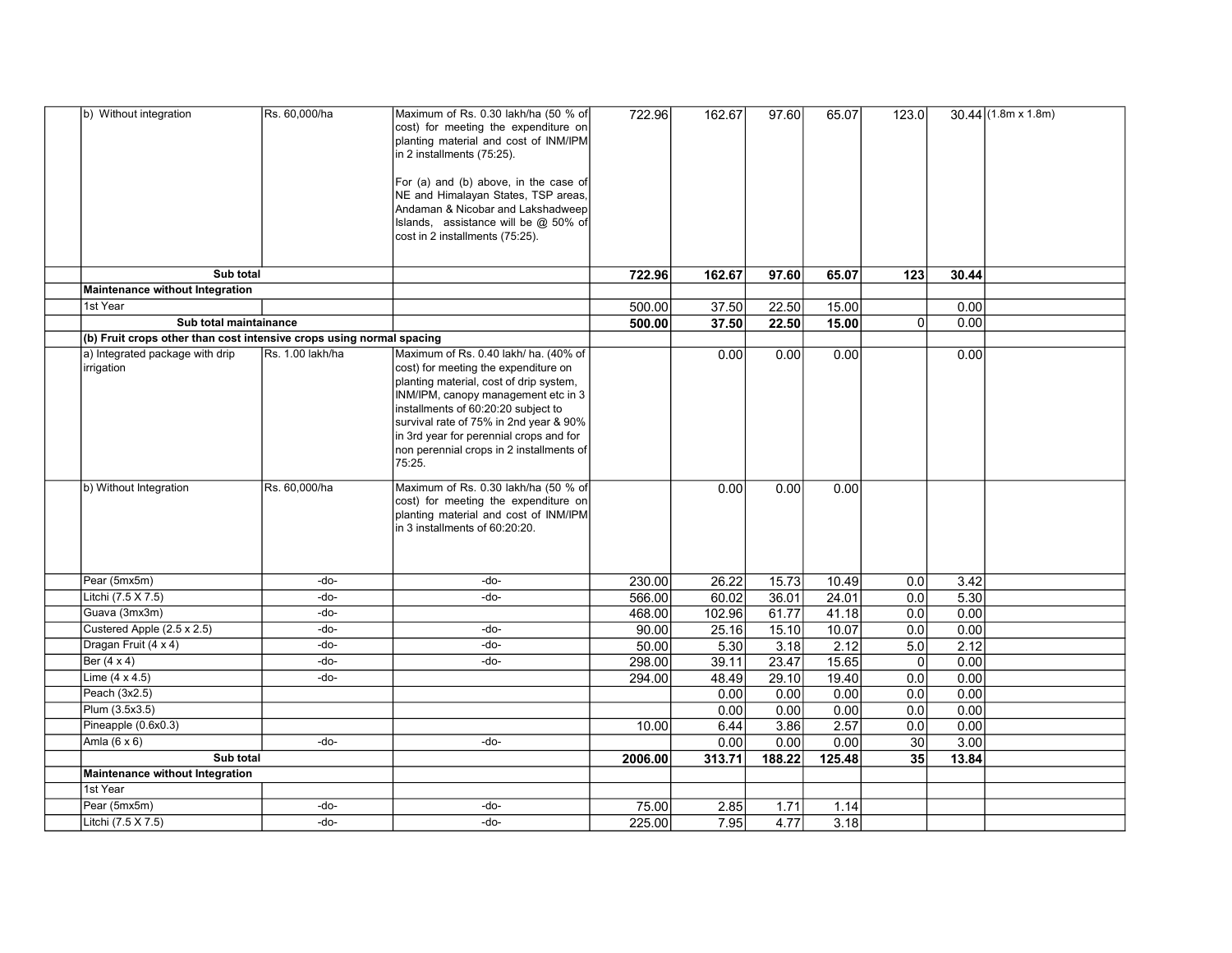|                | Pomegranate (5mx5m)                                          | -do-                                                 | -do-                                                                              |          | 0.00    | 0.00    | 0.00   | 20.0            | 0.96   |  |
|----------------|--------------------------------------------------------------|------------------------------------------------------|-----------------------------------------------------------------------------------|----------|---------|---------|--------|-----------------|--------|--|
|                | Guava (3mx3m)                                                | -do-                                                 |                                                                                   | 225.00   | 16.50   | 9.90    | 6.60   |                 |        |  |
|                | Custered Apple (2.5 x 2.5)                                   | -do-                                                 | -do-                                                                              | 414.00   | 38.58   | 23.15   | 15.43  |                 |        |  |
|                | Dragan Fruit (4 x 4)                                         | -do-                                                 | -do-                                                                              | 75.00    | 2.65    | 1.59    | 1.06   | 20.0            | 0.70   |  |
|                | Ber $(4 \times 4)$                                           | -do-                                                 | -do-                                                                              | 150.00   | 6.56    | 3.94    | 2.63   | 39              | 1.69   |  |
|                | Lime $(4 \times 4.5)$                                        | -do-                                                 |                                                                                   | 150.00   | 8.25    | 4.95    | 3.30   |                 |        |  |
|                | Amla $(6 \times 6)$                                          | -do-                                                 | -do-                                                                              | 75.00    | 3.00    | 1.80    | 1.20   |                 | 0.00   |  |
|                |                                                              |                                                      |                                                                                   |          | 0.00    | 0.00    | 0.00   |                 | 0.00   |  |
|                | 2nd Year                                                     |                                                      |                                                                                   |          |         |         |        |                 |        |  |
|                | Pear (5mx5m)                                                 | -do-                                                 | -do-                                                                              | 75.00    | 2.85    | 1.71    | 1.14   |                 |        |  |
|                | Litchi (7.5 X 7.5)                                           | -do-                                                 | -do-                                                                              | 75.00    | 2.65    | 1.59    | 1.06   |                 |        |  |
|                | Pomegranate (5mx5m)                                          | -do-                                                 | -do-                                                                              | 75.00    | 3.60    | 2.16    | 1.44   |                 |        |  |
|                | Guava (3mx3m)                                                | -do-                                                 |                                                                                   | 75.00    | 5.50    | 3.30    | 2.20   |                 |        |  |
|                | Custered Apple (2.5 x 2.5)                                   | -do-                                                 | -do-                                                                              | 75.00    | 6.99    | 4.19    | 2.80   |                 |        |  |
|                | Dragan Fruit (4 x 4)                                         | -do-                                                 | -do-                                                                              | 75.00    | 2.65    | 1.59    | 1.06   |                 |        |  |
|                | Ber $(4 \times 4)$                                           | -do-                                                 | -do-                                                                              | 150.00   | 6.56    | 3.94    | 2.63   | $\overline{37}$ | 3.50   |  |
|                |                                                              | -do-                                                 |                                                                                   |          | 0.00    | 0.00    | 0.00   |                 |        |  |
|                |                                                              | -do-                                                 | -do-                                                                              |          | 0.00    | 0.00    | 0.00   |                 | 0.00   |  |
|                |                                                              |                                                      |                                                                                   |          | 0.00    | 0.00    | 0.00   |                 | 0.00   |  |
|                | Sub total maintainance                                       |                                                      |                                                                                   | 1989.00  | 117.15  | 70.29   | 46.86  | 116.00          | 6.85   |  |
|                |                                                              | Vegetable (For maximum area of 2 ha per beneficiary) |                                                                                   |          |         |         |        |                 |        |  |
|                | Hybrid                                                       | Rs.50,000/ha                                         | 40% of cost in general areas                                                      | 10289.30 | 2057.86 | 1234.72 | 823.14 | 1953            | 649.26 |  |
|                | Sub-total                                                    |                                                      |                                                                                   | 10289.30 | 2057.86 | 1234.72 | 823.14 | 1953            | 649.26 |  |
| $\mathbf{3}$   | Flowers (For a maximum of 2 ha per beneficiary)              |                                                      |                                                                                   |          |         |         |        |                 |        |  |
|                | <b>Cut flowers</b>                                           |                                                      |                                                                                   |          |         |         |        |                 |        |  |
|                | Small & Marginal Farmers                                     | Rs. 1.00 lakh/ha                                     | 40% of cost                                                                       |          | 0.00    | 0.00    | 0.00   |                 | 0.00   |  |
|                | Other farmers                                                | do                                                   | 25% of the cost                                                                   | 100.0    | 25.00   | 15.00   | 10.00  |                 | 0.00   |  |
|                | <b>Bulbulous flowers</b>                                     |                                                      |                                                                                   |          |         |         |        |                 |        |  |
|                | Small & Marginal Farmers                                     | Rs. 1.50 lakh/ha                                     | 40 % of the cost                                                                  |          | 0.00    | 0.00    | 0.00   |                 | 0.00   |  |
|                | Other farmers                                                | do                                                   | 25% of cost                                                                       | 850.0    | 318.75  | 191.25  | 127.50 | 25.0            | 29.79  |  |
|                | <b>Loose Flowers</b>                                         |                                                      |                                                                                   |          |         |         |        |                 |        |  |
|                | Small & Marginal Farmers                                     | Rs. 40,000/ha                                        | 40% of cost                                                                       | 500.0    | 80.00   | 48.00   | 32.00  | 119.0           | 19.04  |  |
|                | Other farmers                                                | do                                                   | 25% of cost                                                                       |          | 0.00    | 0.00    | 0.00   |                 | 0.00   |  |
|                | <b>Sub-total flowers</b>                                     |                                                      |                                                                                   | 1450.0   | 423.75  | 254.25  | 169.50 | 144.0           | 48.83  |  |
| $\overline{4}$ | Spices (For a maximum area of 4 ha per beneficiary)          |                                                      |                                                                                   |          |         |         |        |                 |        |  |
|                |                                                              |                                                      |                                                                                   |          |         |         |        |                 |        |  |
|                | Seed spice and Rhizomatic                                    | Rs.30,000/ha                                         | Maximum of Rs. 12,000/- per ha. (40%                                              | 4162     | 499.42  | 299.65  | 199.77 | 450             | 77.87  |  |
|                | spices                                                       |                                                      | of cost) for meeting the expenditure on<br>planting material and cost of material |          |         |         |        |                 |        |  |
|                | Sub-total spices                                             |                                                      | for INM/IPM etc).                                                                 | 4162     | 499.42  | 299.65  | 199.77 | 450             | 77.87  |  |
|                | Aromatic Plants (For a maximum area of 4 ha per beneficiary) |                                                      |                                                                                   |          |         |         |        |                 |        |  |
|                | (a) Cost intensive aromatic plants                           | Rs. 1,00,000/ha                                      | 40% of cost, subject to a maximum of                                              |          | 0.00    | 0.00    | 0.001  |                 | 0.00   |  |
|                |                                                              |                                                      | Rs.40,000/- per ha, for meeting the                                               |          |         |         |        |                 |        |  |
|                |                                                              |                                                      | expenditure on planting material and<br>cost of material for INM/IPM etc.         |          |         |         |        |                 |        |  |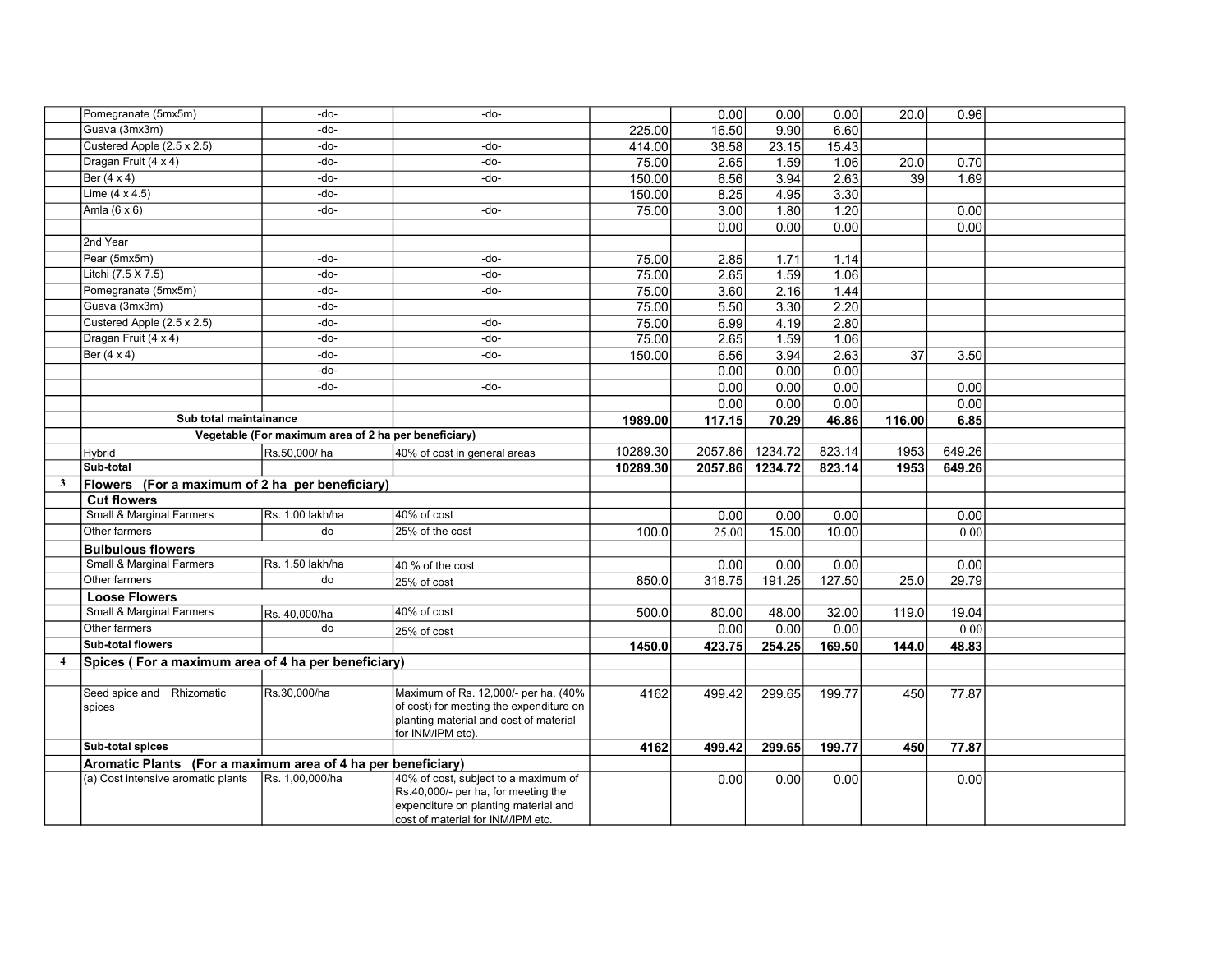| (b) Other aromatic plants                                      | Rs. 40,000/ha                           | 40% of cost, subject to a maximum of<br>Rs.16,000/- per ha, for meeting the<br>expenditure on planting material and<br>cost of material for INM/IPM etc.<br>For (i) and (ii) above, in the case of<br>TSP areas, Andaman & Nicobar and<br>Lakshadweep Islands, assistance will<br>be @ 50% of cost.                                                                                                                                                   | 100.0   | 16.00  | 9.60   | 6.40  |        | 0.00   |  |
|----------------------------------------------------------------|-----------------------------------------|-------------------------------------------------------------------------------------------------------------------------------------------------------------------------------------------------------------------------------------------------------------------------------------------------------------------------------------------------------------------------------------------------------------------------------------------------------|---------|--------|--------|-------|--------|--------|--|
| <b>Sub-total aromatics</b>                                     |                                         |                                                                                                                                                                                                                                                                                                                                                                                                                                                       | 100.0   | 16.00  | 9.60   | 6.40  | 0.0    | 0.00   |  |
| Plantation crops (For a maximum area of 4 ha per beneficiary)  |                                         |                                                                                                                                                                                                                                                                                                                                                                                                                                                       |         |        |        |       |        |        |  |
| Cashew                                                         |                                         |                                                                                                                                                                                                                                                                                                                                                                                                                                                       |         |        |        |       |        |        |  |
| a) Integrated package with drip Rs. 1.00 lakh/ha<br>irrigation |                                         | Rs. 0.40 lakh per ha (40% of cost) for<br>meeting the expenditure on planting<br>material and cost of material for drip<br>system, INM/IPM etc) in 3 installments<br>of 60:20:20 subject to survival rate of<br>50% in second year and 90% in third<br>vear.                                                                                                                                                                                          |         | 0.00   | 0.00   | 0.00  |        | 0.00   |  |
| b) Without integration                                         | Rs. 50,000/ha                           | Rs.0.20 lakh per ha (40 % of cost)<br>for meeting the expenditure on planting<br>material and cost of material for<br>INM/IPM in 3 installments of 60:20:20<br>subject to survival rate of 75% in<br>second year and 90% in third year for<br>a maximum area of 4 ha per<br>beneficiary.<br>For<br>(a) and (b) above, in the case of TSP<br>areas, Andaman & Nicobar and<br>Lakshadweep Islands assistance will<br>be @ 50% of cost in 3 installments | 1500    | 180.00 | 108.00 | 72.00 | 563    | 67.56  |  |
| High Density                                                   |                                         |                                                                                                                                                                                                                                                                                                                                                                                                                                                       |         | 0.00   | 0.00   | 0.00  | 622    | 167.51 |  |
| Sub-total                                                      |                                         |                                                                                                                                                                                                                                                                                                                                                                                                                                                       | 1500    | 180.00 | 108.00 | 72.00 | 1185   | 235.07 |  |
|                                                                | Maintenance Without integration I year  |                                                                                                                                                                                                                                                                                                                                                                                                                                                       |         |        |        |       |        |        |  |
| Cashew                                                         | Rs. 40,000ha                            | Maximum of Rs. 20,000/- per ha (50%<br>of cost for meeting the expenditure on<br>planting material and cost of material<br>for INM/IPM etc) in 3 installments of<br>60:20:20 subject to survival rate of<br>75% in second year and 90% in third<br>year for a maximum area of 4 ha                                                                                                                                                                    | 1472.00 | 58.88  | 35.33  | 23.55 | 330    | 6.00   |  |
|                                                                | Maintenance Without integration II year |                                                                                                                                                                                                                                                                                                                                                                                                                                                       |         |        |        |       |        |        |  |
| Cashew                                                         | Rs. 40,000ha                            | Maximum of Rs. 20,000/- per ha (50%<br>of cost for meeting the expenditure on<br>planting material and cost of material<br>for INM/IPM etc) in 3 installments of<br>60:20:20 subject to survival rate of<br>75% in second year and 90% in third<br>year for a maximum area of 4 ha                                                                                                                                                                    | 677.00  | 27.08  | 16.25  | 10.83 |        | 0.00   |  |
| Sub-total maintainance Without integration                     |                                         |                                                                                                                                                                                                                                                                                                                                                                                                                                                       | 2149.00 | 85.96  | 51.58  | 34.38 | 330.00 | 6.00   |  |
| Sub-total maintainance                                         |                                         |                                                                                                                                                                                                                                                                                                                                                                                                                                                       | 2149.00 | 85.96  | 51.58  | 34.38 | 330.00 | 6.00   |  |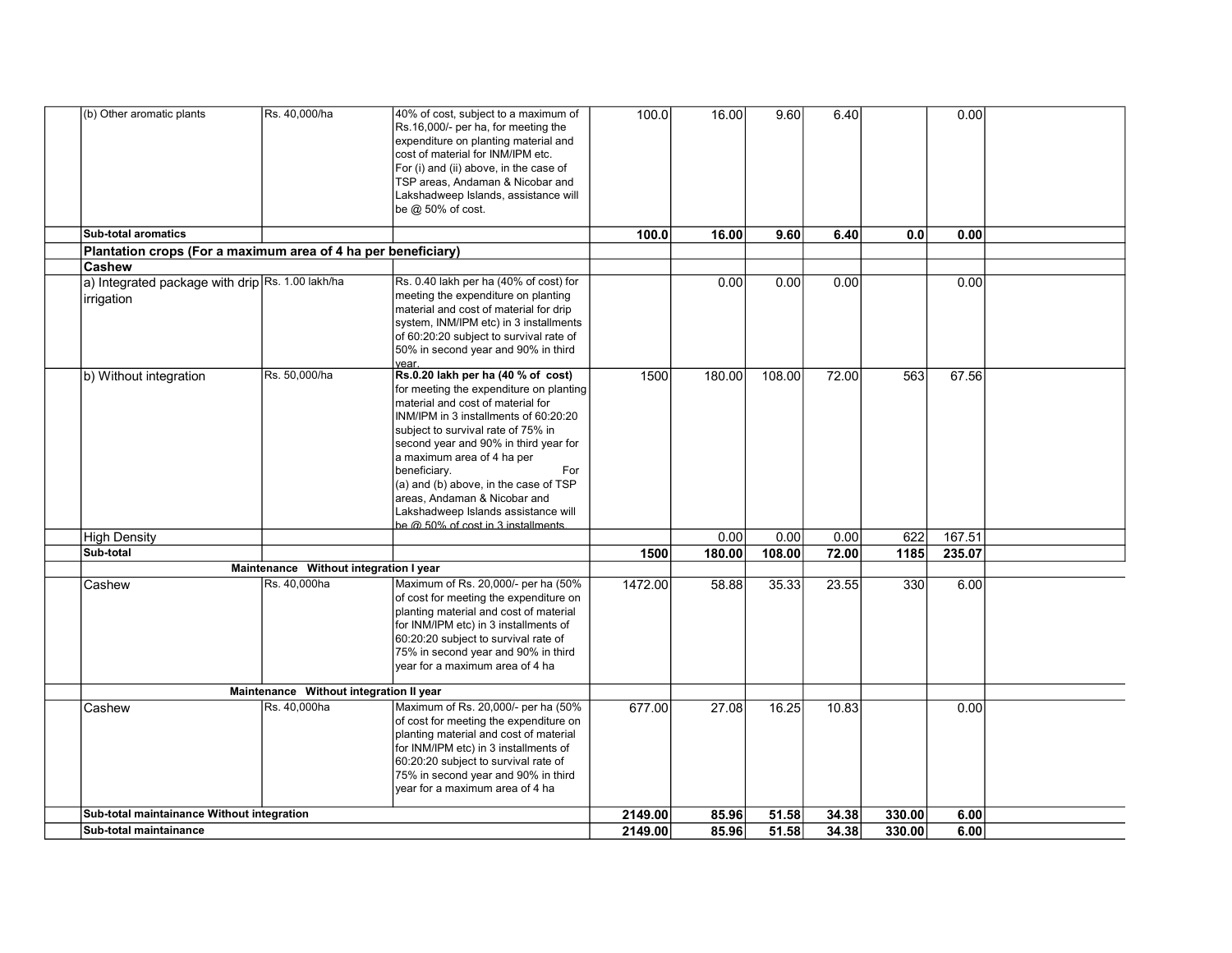|   | <b>Grand Total Area Expansion</b>                                     |                                  |                                                                                 | 21532.79 | 4143.16 | 2485.90 | 1657.27 | 3947.00        | 1085.23 |                                              |
|---|-----------------------------------------------------------------------|----------------------------------|---------------------------------------------------------------------------------|----------|---------|---------|---------|----------------|---------|----------------------------------------------|
|   | <b>Grand Total Area Expansion maintenance</b>                         |                                  |                                                                                 | 5689.00  | 371.99  | 223.19  | 148.80  | 476.00         | 19.10   |                                              |
|   | <b>Mushrooms</b>                                                      |                                  |                                                                                 |          |         |         |         |                |         |                                              |
|   | <b>Production unit</b>                                                |                                  |                                                                                 |          |         |         |         |                |         |                                              |
|   | <b>Public Sector</b>                                                  | Rs. 20.00 lakh/ unit             | 100% of the cost.                                                               | 4.0      | 80.00   | 48.00   | 32.00   | 2.0            | 40.00   |                                              |
|   | <b>Private Sector</b>                                                 | Rs. 20.00 lakh/ unit             | 40% of cost for private sector, for                                             | 1.0      | 8.00    | 4.80    | 3.20    | 2.0            | 16.00   |                                              |
|   |                                                                       |                                  | the<br>expenditure<br>meeting<br>on                                             |          |         |         |         |                |         |                                              |
|   |                                                                       |                                  | infrastructure, as credit linked back                                           |          |         |         |         |                |         |                                              |
|   |                                                                       |                                  | ended subsidy.                                                                  |          |         |         |         |                |         |                                              |
|   | Spawn making unit                                                     |                                  |                                                                                 |          |         |         |         |                |         |                                              |
|   | <b>Public Sector</b>                                                  | Rs. 15 lakh/ unit                | 100% of the cost.                                                               |          | 0.00    | 0.00    | 0.00    |                | 0.00    |                                              |
|   | <b>Private Sector</b>                                                 | Rs. 15 lakh/ unit                | 40% of cost for private sector, for<br>the<br>meeting<br>expenditure<br>on      | 1.0      | 6.00    | 3.60    | 2.40    |                | 0.00    |                                              |
|   |                                                                       |                                  | infrastructure, as credit linked back                                           |          |         |         |         |                |         |                                              |
|   |                                                                       |                                  | ended subsidy.                                                                  |          |         |         |         |                |         |                                              |
|   | <b>Sub-total mushrooms</b>                                            |                                  |                                                                                 | 6.00     | 94.00   | 56.40   | 37.60   | 4.00           | 56.00   |                                              |
| 5 | Rejuvenation/replacement of senile Rs. 40,000/ha                      |                                  | 50% of the total cost subject to a                                              | 50.00    | 10.00   | 6.00    | 4.00    | 185.00         |         | 15.00 <sup>To</sup> be implemented<br>as per |
|   | plantation including Canopy                                           |                                  | maximum of Rs. 20,000/ha limited to                                             |          |         |         |         |                |         | quidelines circulated                        |
|   | management. Mango<br>Sub-total                                        |                                  | two ha per beneficiary.                                                         |          |         |         |         |                |         |                                              |
|   |                                                                       |                                  |                                                                                 | 50       | 10.00   | 6.00    | 4.00    | 185            | 15.00   |                                              |
|   | <b>Creation of Water resources</b>                                    |                                  |                                                                                 |          |         |         |         |                |         |                                              |
|   | <b>Community tanks</b>                                                |                                  |                                                                                 |          |         |         |         |                |         |                                              |
|   | i) Community tanks/on farm ponds/on farm water reservoirs with use of |                                  |                                                                                 |          |         |         |         |                |         |                                              |
|   |                                                                       |                                  | Community tanks/on farm ponds/on farm water reservoirs with use of plastic/RCC  |          |         |         |         |                |         |                                              |
|   | Plain areas                                                           | Rs. 20.00 lakh in plain<br>areas | 100% of cost for 10 ha command                                                  | 5        | 100.00  | 60.00   | 40.00   | 5 <sup>1</sup> | 260.0   |                                              |
|   | Hilly areas.                                                          | areas                            | Rs. 25 lakh/ unit for Hilly 100% of cost for 10 ha command                      |          | 0.00    | 0.00    | 0.00    |                | 0.00    |                                              |
|   |                                                                       |                                  | ii) Water harvesting system for individuals- for storage of water in 20mx20mx3m |          |         |         |         |                |         |                                              |
|   | Plain areas                                                           |                                  | Rs. 1.50 lakh/unit in plain 50% of cost. Maintenance to be                      | 100      | 75.00   | 45.00   | 30.00   | 28             | 53.3    |                                              |
|   |                                                                       | areas and                        | ensured by the beneficiary.                                                     |          |         |         |         |                |         |                                              |
|   | Hilly areas.                                                          |                                  | Rs. 1.80 lakh/unit in hilly 50% of cost. Maintenance to be                      |          | 0.00    | 0.00    | 0.00    |                | 0.00    |                                              |
|   | Sub-total                                                             | areas                            | ensured by the beneficiary.                                                     | 105      |         |         |         | 33             | 313.25  |                                              |
| 5 |                                                                       |                                  |                                                                                 |          | 175.00  | 105.00  | 70.00   |                |         |                                              |
|   |                                                                       | <b>Protected cultivation</b>     |                                                                                 |          |         |         |         |                |         |                                              |
|   | a) Green House structure                                              |                                  | Rs. $1650/Sq.m$ (up to 50% of cost for a maximum area of                        |          |         |         |         |                |         | 8.90 Minutes of SLEC meeting to be           |
|   | Fan & Pad system                                                      | area 500 Sq. m)                  | 4000 sq. m per beneficiary.                                                     | 0.40     | 33.00   | 19.80   | 13.20   | 0.11           |         | submitted along with details of              |
|   |                                                                       |                                  |                                                                                 |          |         |         |         |                |         | beneficiareis, locaiton, etc to              |
|   | Fan & Pad system                                                      |                                  | Rs. 1465/Sq. m (>500 50% of cost for a maximum area of                          |          | 0.00    | 0.00    | 0.00    |                |         | facilitate release of funds.                 |
|   |                                                                       | Sq.m up to 1008 Sqm)             | 4000 sq. m per beneficiary.                                                     |          |         |         |         |                | 0.00    |                                              |
|   | Fan & Pad system                                                      |                                  | Rs. 1420/Sq. m (>1008 50% of cost for a maximum area of                         |          | 0.00    | 0.00    | 0.00    |                | 0.00    |                                              |
|   |                                                                       |                                  | Sq. m up to $2080$ Sq.m) $\vert$ 4000 sq. m per beneficiary.                    |          |         |         |         |                |         |                                              |
|   | Fan & Pad system                                                      |                                  | Rs. 1400/Sq. m (>2080 50% of cost for a maximum area of                         |          | 0.00    | 0.00    | 0.00    |                | 0.00    |                                              |
|   |                                                                       |                                  | $\vert$ Sq. m upto 4000 Sq.m) $\vert$ 4000 sq. m per beneficiary.               |          |         |         |         |                |         |                                              |
|   | (b) Naturally ventilated system                                       |                                  |                                                                                 |          |         |         |         |                |         |                                              |
|   | (i) Tubular structur                                                  | Rs.1060/Sq.m                     | 50% of the cost limited to 4000 Sq.m<br>per beneficiary.                        | 5.60     | 296.80  | 178.08  | 118.72  |                |         |                                              |
|   | c) Plastic Mulching                                                   |                                  |                                                                                 |          |         |         |         |                |         |                                              |
|   | <b>Plastic Mulching</b>                                               | Rs. 32,000/ha                    | 50% of the total cost limited to 2 ha per                                       | 7504     | 1200.61 | 720.36  | 480.24  | 91             | 14.50   |                                              |
|   |                                                                       |                                  | beneficiary.                                                                    |          |         |         |         |                |         |                                              |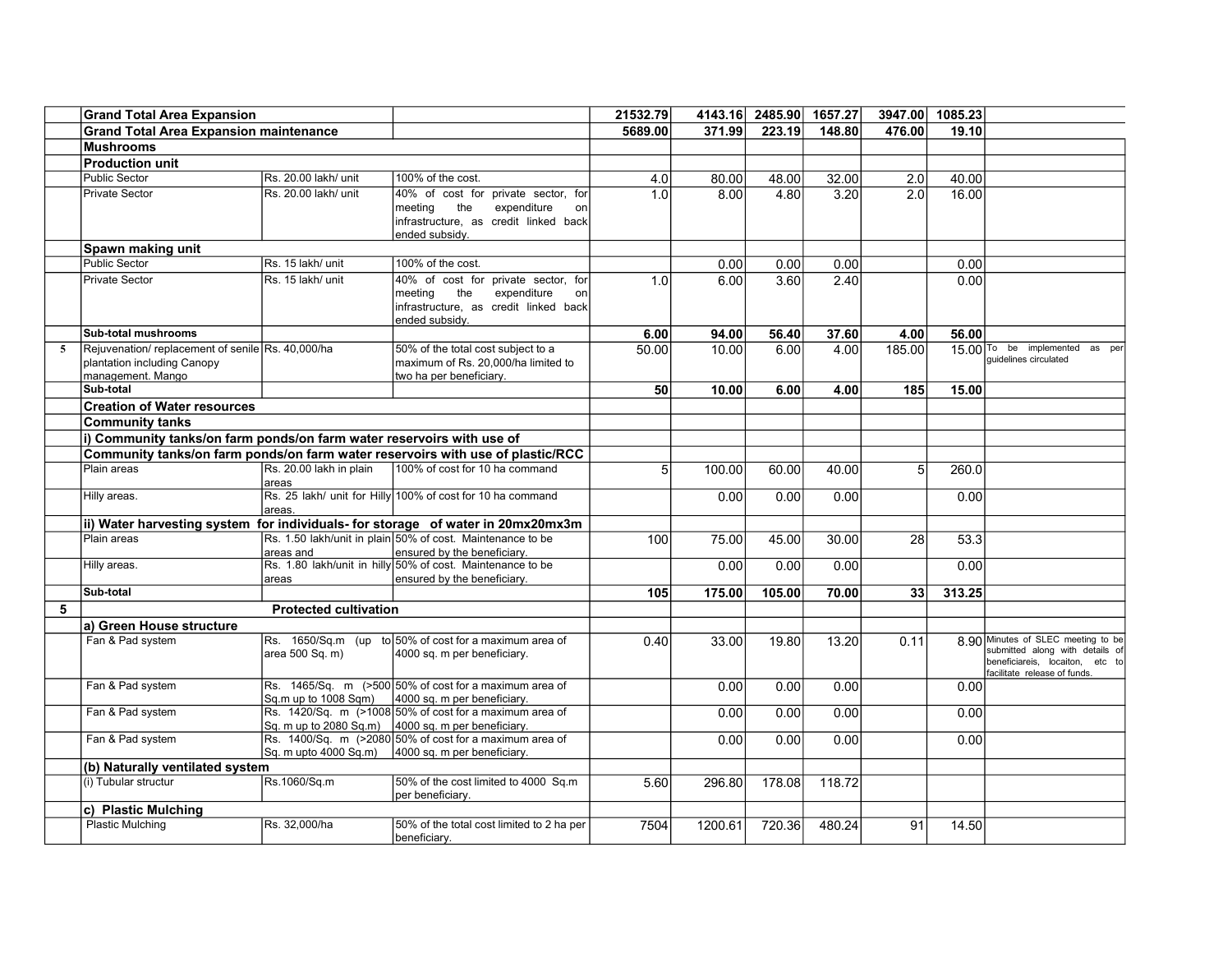|                 | Plastic Mulching                                                                                         | Rs. 36,800/ha for hilly        | 50% of the total cost limited to 2 ha per<br>beneficiary.                                                                                                                                                                                                                         |              | 0.00    | 0.00    | 0.00    |              | 0.00            |                                                                                                                                          |
|-----------------|----------------------------------------------------------------------------------------------------------|--------------------------------|-----------------------------------------------------------------------------------------------------------------------------------------------------------------------------------------------------------------------------------------------------------------------------------|--------------|---------|---------|---------|--------------|-----------------|------------------------------------------------------------------------------------------------------------------------------------------|
|                 | d) Shade Net House                                                                                       | areas                          |                                                                                                                                                                                                                                                                                   |              |         | 0.00    | 0.00    |              |                 |                                                                                                                                          |
|                 | i) Tubular structure                                                                                     | Rs. 710/Sq.m                   | 50% of cost limited to 4000 Sq.m per                                                                                                                                                                                                                                              | 26.76        | 949.93  | 569.96  | 379.97  | 13.06        | 463.61          |                                                                                                                                          |
|                 | <b>Plastic Tunnels</b>                                                                                   | Rs. 60/Sq.m                    | beneficiary.<br>50% of cost limited 1000 sq. m per<br>beneficiary.                                                                                                                                                                                                                | 4.60         | 13.80   | 8.28    | 5.52    | $\mathbf{1}$ | 3.00            |                                                                                                                                          |
|                 | <b>Plastic Tunnels</b>                                                                                   | Rs.75/Sq.m for hilly<br>areas. | 50% of cost limited 1000 sq. m per<br>beneficiarv.                                                                                                                                                                                                                                |              | 0.00    | 0.00    | 0.00    |              | 0.00            |                                                                                                                                          |
|                 | Walk in tunnels                                                                                          | Rs. 600/ Sq.m                  | 50% of the cost limited to 4000 sq.m.<br>(each unit not to exceed 800 Sq. m per<br>beneficiary).                                                                                                                                                                                  |              | 0.00    | 0.00    | 0.00    |              | 0.00            |                                                                                                                                          |
|                 | e) Anti Bird/Anti Hail Nets                                                                              | Rs.35/- per Sq.m               | 50% of cost limited to 5000 Sq.m per<br>beneficiary.                                                                                                                                                                                                                              |              | 0.00    | 0.00    | 0.00    |              | 0.00            |                                                                                                                                          |
|                 | f) Cost of planting material &<br>cultivation of high value vegetables<br>grown in poly house            | Rs.140/Sq. m                   | 50% of cost limited to 4000 Sq.m per<br>beneficiary.                                                                                                                                                                                                                              | 12.50        | 87.50   | 52.50   | 35.00   |              | 0.00            |                                                                                                                                          |
|                 | g) Cost of planting material &<br>cultivation of Orchid & Anthurium<br>under poly house/shade net house. | Rs. 700/Sq.m                   | 50% of cost limited to 4000 Sq. m per<br>beneficiary.                                                                                                                                                                                                                             | 2.50         | 87.50   | 52.50   | 35.00   |              | 0.00            |                                                                                                                                          |
|                 | Sub-total protected cultivation                                                                          |                                |                                                                                                                                                                                                                                                                                   | 7556.16      | 2669.13 | 1601.48 | 1067.65 | 105.17       | 490.01          |                                                                                                                                          |
| 6               |                                                                                                          |                                | Promotion of Integrated Nutrient Management(INM)/ Integrated Pest Management                                                                                                                                                                                                      |              |         |         |         |              |                 |                                                                                                                                          |
|                 | <b>Plant Health Clinic</b>                                                                               |                                |                                                                                                                                                                                                                                                                                   |              |         |         |         |              |                 |                                                                                                                                          |
|                 | a) Public Sector                                                                                         | Rs. 25.00 lakhs/unit           | 100% to Public sector                                                                                                                                                                                                                                                             | 1.00         | 25.00   | 15.00   | 10.00   |              |                 | 0.00 Minutes of SLEC meeting to be<br>submitted along with details of<br>beneficiareis, locaiton, etc to<br>facilitate release of funds. |
|                 | b) Private Sector                                                                                        | Rs. 25.00 lakhs/unit           | 50% to private sector.                                                                                                                                                                                                                                                            |              | 0.00    | 0.00    | 0.00    |              |                 | 0.00 Project to be submitted                                                                                                             |
|                 | Leaf /Tissue analysis lab                                                                                |                                |                                                                                                                                                                                                                                                                                   |              |         |         |         |              |                 |                                                                                                                                          |
|                 | a) Public Sector                                                                                         | Rs. 25.00 lakhs/unit           | 100% to Public sector                                                                                                                                                                                                                                                             | 1.00         | 25.00   | 15.00   | 10.00   |              |                 | 0.00 Project to be submitted                                                                                                             |
|                 | b) Private Sector                                                                                        | Rs. 25.00 lakhs/unit           | 50% to private sector.                                                                                                                                                                                                                                                            |              | 0.00    | 0.00    | 0.00    |              | 0.00            |                                                                                                                                          |
|                 | Sub-total INM / IPM                                                                                      |                                |                                                                                                                                                                                                                                                                                   | $\mathbf{2}$ | 50.00   | 30.00   | 20.00   | 0            | 0.00            |                                                                                                                                          |
| $7\phantom{.0}$ | <b>Adoption Organic Farming</b>                                                                          |                                |                                                                                                                                                                                                                                                                                   |              |         |         |         |              |                 |                                                                                                                                          |
|                 | 3rd Year                                                                                                 | Rs. 20,000/ha                  | 50% of cost limited to Rs.10000/ha for<br>a maximum area of 4 ha. per<br>beneficiary, spread over a period of 3<br>years involving an assistance of<br>Rs.4000/- in first year and Rs.3000/-<br>each in second & third year. The<br>programme to be linked with<br>certification. |              | 0.00    | 0.00    | 0.00    | 1525.00      | 68.20           |                                                                                                                                          |
|                 | (ii) Organic Certification (no)                                                                          |                                |                                                                                                                                                                                                                                                                                   |              |         |         |         |              |                 |                                                                                                                                          |
|                 | 3rd Year                                                                                                 | Project based                  | Rs. 5 lakh for a cluster of 50 ha which<br>will include Rs.1.50 lakh in first year,<br>Rs. 1.50 lakh in second year and Rs.<br>2.00 lakh in third year.                                                                                                                           |              | 0.00    | 0.00    | 0.00    | 26.00        | 86.00           |                                                                                                                                          |
|                 | iii) Vermi compost Units / organic input production unit                                                 |                                |                                                                                                                                                                                                                                                                                   |              |         |         |         |              |                 |                                                                                                                                          |
|                 | ii) Vermibeds                                                                                            | do                             | do                                                                                                                                                                                                                                                                                | 15000.00     | 1200.00 | 720.00  | 480.00  | 4531.00      | 1009.04         |                                                                                                                                          |
|                 | Sub-total                                                                                                |                                |                                                                                                                                                                                                                                                                                   | 15000.00     | 1200.00 | 720.00  | 480.00  |              | 6082.00 1163.24 |                                                                                                                                          |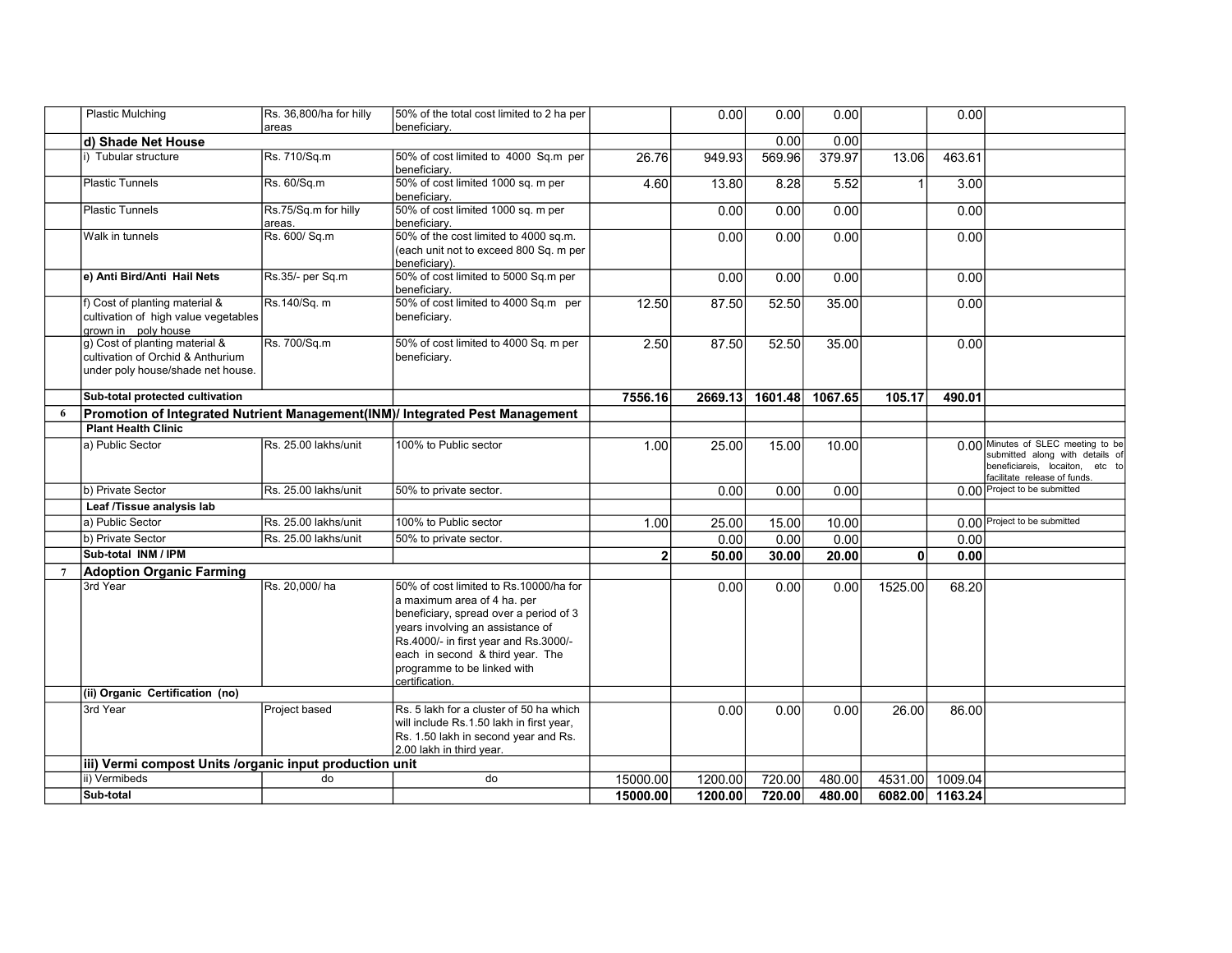|   | <b>Certification for Good</b><br><b>Agricultural Practices (GAP),</b><br>Including infrastructure | Rs. 10,000/ha                 | 50% of the cost for maximum of<br>4ha/beneficiary.                                                                                                                                                                                    |       | 0.00   | 0.00   | 0.00   |              | 0.00 |                         |
|---|---------------------------------------------------------------------------------------------------|-------------------------------|---------------------------------------------------------------------------------------------------------------------------------------------------------------------------------------------------------------------------------------|-------|--------|--------|--------|--------------|------|-------------------------|
|   | CoE                                                                                               |                               |                                                                                                                                                                                                                                       |       |        |        |        |              |      |                         |
|   | <b>Centre of Excellence for</b><br><b>Protected cultivation at Hassan</b><br>on Pilot Basis       | Rs.1000.00 lakh/ centre       | 100% of cost to public sector. This can<br>be established through bi-lateral co-<br>operation also.                                                                                                                                   |       |        | 0.00   | 0.00   |              |      | Project to be submitted |
|   | <b>Centre of Excellence for</b><br><b>Protected cultivation from IIHR</b>                         | Rs.1000.00 lakh/ centre       | 100% of cost to public sector. This can<br>be established through bi-lateral co-<br>operation also.                                                                                                                                   |       |        | 0.00   | 0.00   |              |      |                         |
|   | <b>Total CoE</b>                                                                                  |                               |                                                                                                                                                                                                                                       | 0     | 0.00   | 0.00   | 0.00   | $\mathbf{0}$ | 0.00 |                         |
| 8 | Pollination support through beekeeping                                                            |                               |                                                                                                                                                                                                                                       |       |        |        |        |              |      |                         |
|   | Production of nucleus stock (Public Rs. 20.00 lakh<br>sector)                                     |                               | 100% of the cost.                                                                                                                                                                                                                     |       | 0.00   | 0.00   | 0.00   |              | 0.00 |                         |
|   | Production of bee colonies by<br>bee breeder                                                      | Rs. 10.00 lakh                | 40% of cost for producing min. of 2000<br>colonies / year                                                                                                                                                                             |       | 0.00   | 0.00   | 0.00   |              | 0.00 |                         |
|   | Honey bee colony                                                                                  | Rs.2000/colony of 8<br>frames | 40% of cost limited to 50 colonies /<br>beneficiarv.                                                                                                                                                                                  | 5000  | 40.00  | 24.00  | 16.00  | 760          | 6.08 |                         |
|   | <b>Hives</b>                                                                                      | Rs 2000/ per hive.            | 40% of cost limited to 50 colonies /<br>beneficiarv.                                                                                                                                                                                  | 5000  | 40.00  | 24.00  | 16.00  | 100          | 0.80 |                         |
|   | Equipment including honey<br>extractor (4 frame), food grade<br>container (30 kg), net, etc.      | Rs. 20,000/set                | 40% of the cost limited to one set per<br>beneficiary.                                                                                                                                                                                | 100   | 8.00   | 4.80   | 3.20   |              |      |                         |
|   | Sub-total                                                                                         |                               |                                                                                                                                                                                                                                       | 10100 | 88.00  | 52.80  | 35.20  | 860          | 6.88 |                         |
| 9 | <b>Horticulture Mechanization</b>                                                                 |                               |                                                                                                                                                                                                                                       |       |        |        |        |              |      |                         |
|   | ii) Power Tiller                                                                                  |                               |                                                                                                                                                                                                                                       |       |        |        |        |              |      |                         |
|   | a) Power tiller (below 8 BHP)                                                                     | 1.00 lakh per unit            | Subject to a maximum of Rs.0.40<br>lakh/unit for general category farmers,<br>and in the case if SC, ST, Small &<br>Marginal farmers, women farmers and<br>beneficiaries in NE states, subject of a<br>maximum of Rs. 0.50 lakh/unit. |       | 0.00   | 0.00   | 0.00   |              |      |                         |
|   | a) Power tiller (below 8 BHP) (SC,<br>ST, Small & Marginal famers)                                | 1.00 lakh per unit            | Subject to a maximum of Rs.0.40<br>lakh/unit for general category farmers,<br>and in the case if SC, ST, Small &<br>Marginal farmers, women farmers and<br>beneficiaries in NE states, subject of a<br>maximum of Rs. 0.50 lakh/unit. | 1400  | 700.00 | 420.00 | 280.00 |              | 0.00 |                         |
|   | Power Knapsack sprayer/power<br>operated Taiwan sprayer (16 Its<br>Capcity)                       |                               |                                                                                                                                                                                                                                       |       |        |        |        |              |      |                         |
|   | a) General                                                                                        | 0.20 lakh per unit            | Subject to a maximum of Rs.0.08<br>lakh/unit for general category farmers,<br>and in the case if SC, ST, Small &<br>Marginal farmers, women farmers and<br>beneficiaries in NE states, subject of a<br>maximum of Rs. 0.10 lakh/unit  |       | 0.00   | 0.00   | 0.00   |              | 0.00 |                         |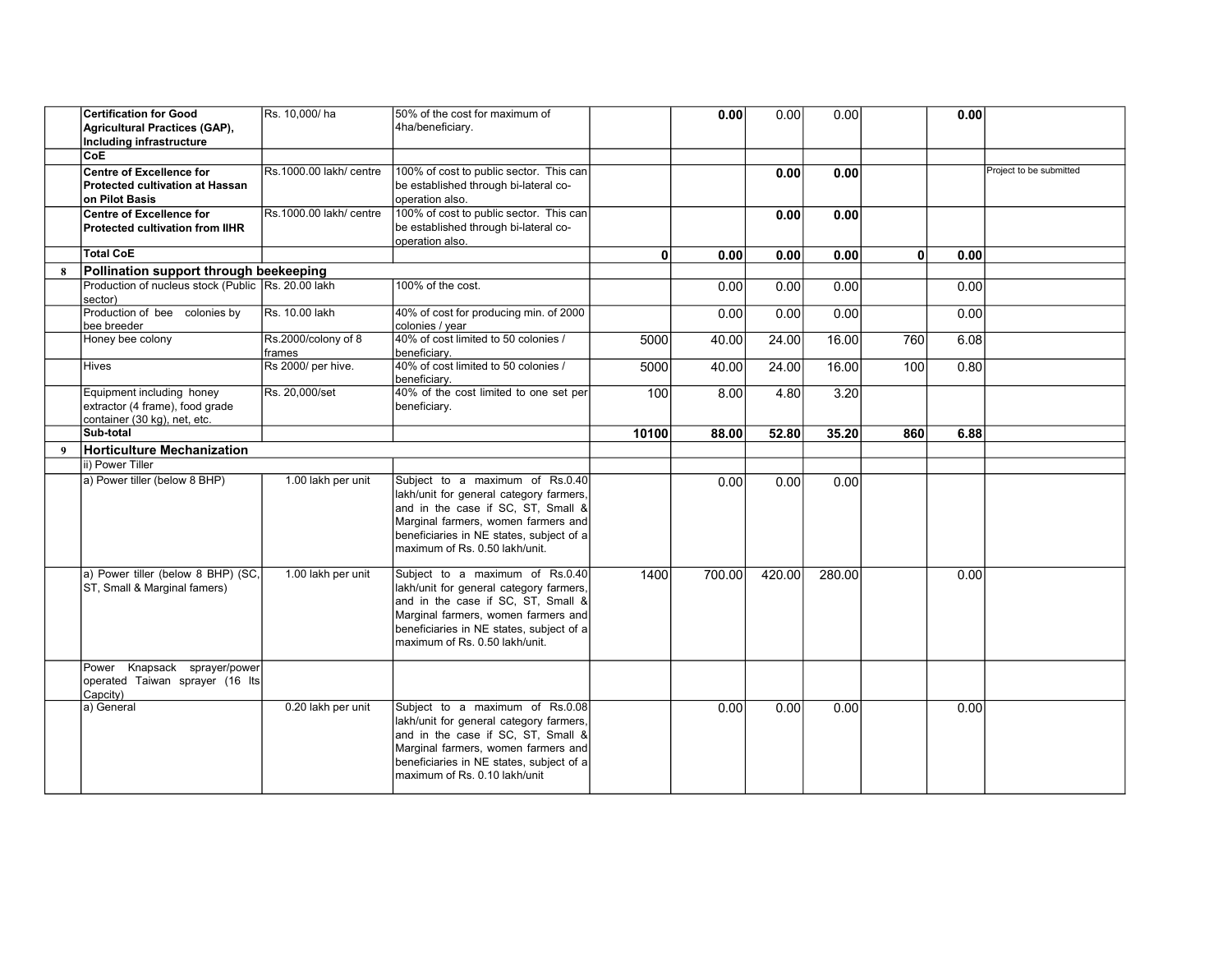|    | b) SC/ST etc                                                                                                                                    | 0.20 lakh per unit                                            | Subject to a maximum of Rs.0.08<br>lakh/unit for general category farmers,<br>and in the case if SC, ST, Small &<br>Marginal farmers, women farmers and<br>beneficiaries in NE states, subject of a<br>maximum of Rs. 0.10 lakh/unit | 3500           | 350.00  | 210.00 | 140.00 |                | 0.00   |                                                                        |
|----|-------------------------------------------------------------------------------------------------------------------------------------------------|---------------------------------------------------------------|--------------------------------------------------------------------------------------------------------------------------------------------------------------------------------------------------------------------------------------|----------------|---------|--------|--------|----------------|--------|------------------------------------------------------------------------|
|    | Sub-total                                                                                                                                       |                                                               |                                                                                                                                                                                                                                      | 4900           | 1050.00 | 630.00 | 420.00 | 0.00           | 0.00   |                                                                        |
|    | <b>Technology Dissemination</b><br>through demonstration/ Front<br>Line Demonstration (FLD)                                                     | Rs. 25.00 lakh                                                | 75 % of cost in farmers' field and 100%<br>of cost in farms belonging to Public<br>Sector, SAUs etc. No change                                                                                                                       |                | 75.00   | 45.00  | 30.00  |                | 25.00  |                                                                        |
|    | <b>Technology Dissemination</b><br>through demonstration/ Front<br><b>Line Demonstration (FLD)</b>                                              | Rs. 25.00 lakh                                                | 75 % of cost in farmers' field and 100%<br>of cost in farms belonging to Public<br>Sector, SAUs etc. No change                                                                                                                       | $\overline{2}$ | 37.50   | 22.50  | 15.00  | 3              | 56.25  |                                                                        |
|    | Total                                                                                                                                           |                                                               |                                                                                                                                                                                                                                      | 5 <sub>5</sub> | 112.50  | 67.50  | 45.00  | 4.00           |        | 81.25 Project to be submitted                                          |
| 10 | Human Resource Development (HRD)                                                                                                                |                                                               |                                                                                                                                                                                                                                      |                |         |        |        |                |        |                                                                        |
|    | <b>Skill Development</b>                                                                                                                        |                                                               |                                                                                                                                                                                                                                      | 600.00         | 98.52   | 59.11  | 39.41  | 137            |        | 22.45 Rs.16420/ farmer for 200<br>hours training (100% of the<br>cost) |
|    | HRD for Supervisors &<br>Entrepreneurs                                                                                                          | Rs. 20.00 lakh / unit                                         | 100% of the cost in first year. In<br>subsequent years, cost of<br>infrastructure not to be claimed.                                                                                                                                 |                | 0.00    | 0.00   | 0.00   |                | 0.00   |                                                                        |
|    | <b>HRD for Gardeners</b>                                                                                                                        | Rs. 15.00 lakh / unit                                         | 100% of the cost.                                                                                                                                                                                                                    |                | 0.00    | 0.00   | 0.00   |                | 0.00   |                                                                        |
|    |                                                                                                                                                 | <b>Training of farmers</b>                                    |                                                                                                                                                                                                                                      |                |         |        |        |                |        |                                                                        |
|    | Within the State                                                                                                                                | Rs. 1000/day per farmer<br>including transport                | 100% of the cost.                                                                                                                                                                                                                    | 6334.00        | 190.02  | 114.01 | 76.01  | 96             | 3.00   |                                                                        |
|    | Outside the state                                                                                                                               | Project based as per<br>actual.                               | 100% of the cost.                                                                                                                                                                                                                    | 200.00         | 14.00   | 8.40   | 5.60   | 5              | 0.35   |                                                                        |
|    |                                                                                                                                                 | (e) Exposure visit of farmers                                 |                                                                                                                                                                                                                                      |                |         | 0.00   | 0.00   |                |        |                                                                        |
|    | Outside the State                                                                                                                               | Project based as per<br>actual.                               | 100% of the cost.                                                                                                                                                                                                                    | 200.00         | 14.00   | 8.40   | 5.60   | 20             | 1.40   |                                                                        |
|    | Outside India                                                                                                                                   |                                                               | Rs. 4.00 lakh / participant Project Based. 100% of air/rail travel<br>cost.                                                                                                                                                          |                | 0.00    | 0.00   | 0.00   |                |        | Project to be submitted                                                |
|    |                                                                                                                                                 | Training / study tour of technical staff/ field functionaries |                                                                                                                                                                                                                                      |                |         | 0.00   | 0.00   |                |        |                                                                        |
|    | Within the State                                                                                                                                | Rs.300/day per<br>participant plus TA/DA,<br>as admissible    | 100% of the cost.                                                                                                                                                                                                                    | 14050          | 42.15   | 25.29  | 16.86  | $\overline{7}$ | 0.02   |                                                                        |
|    | Study tour to progressive States/<br>units (group of minimum 5<br>participants)                                                                 | Rs.800/day per<br>participant plus TA/DA,<br>as admissible    | 100% of the cost.                                                                                                                                                                                                                    |                | 0.00    | 0.00   | 0.00   |                | 0.00   |                                                                        |
|    | Outside India                                                                                                                                   |                                                               | Rs. 6.00 lakh / participant 100% of the cost on actual basis.                                                                                                                                                                        |                | 0.00    | 0.00   | 0.00   |                |        | 0.00 Project to be submitted                                           |
|    | Sub-total                                                                                                                                       |                                                               |                                                                                                                                                                                                                                      | 21384          | 358.69  | 215.21 | 143.48 | 265.00         | 27.22  |                                                                        |
| 11 |                                                                                                                                                 | <b>INTEGRATED POST HARVEST MANAGEMENT</b>                     |                                                                                                                                                                                                                                      |                |         |        |        |                |        |                                                                        |
|    | Pack house / On farm collection<br>& storage unit                                                                                               | Rs. 4.00 lakh/unit with<br>size of 9Mx6M                      | 50% of the capital cost.                                                                                                                                                                                                             | 700            | 1400.00 | 840.00 | 560.00 | 69             | 136.48 |                                                                        |
|    | Integrated pack house with facilities Rs. 50.00 lakh per unit<br>for conveyer belt, sorting, grading<br>units, washing, drying and<br>weighing. | with size of 9Mx18M                                           | Credit linked back-ended subsidy @<br>35% of the cost of project in general<br>areas and 50% of cost in case Hilly &<br>Scheduled areas, per beneficiary.                                                                            |                |         |        |        |                |        |                                                                        |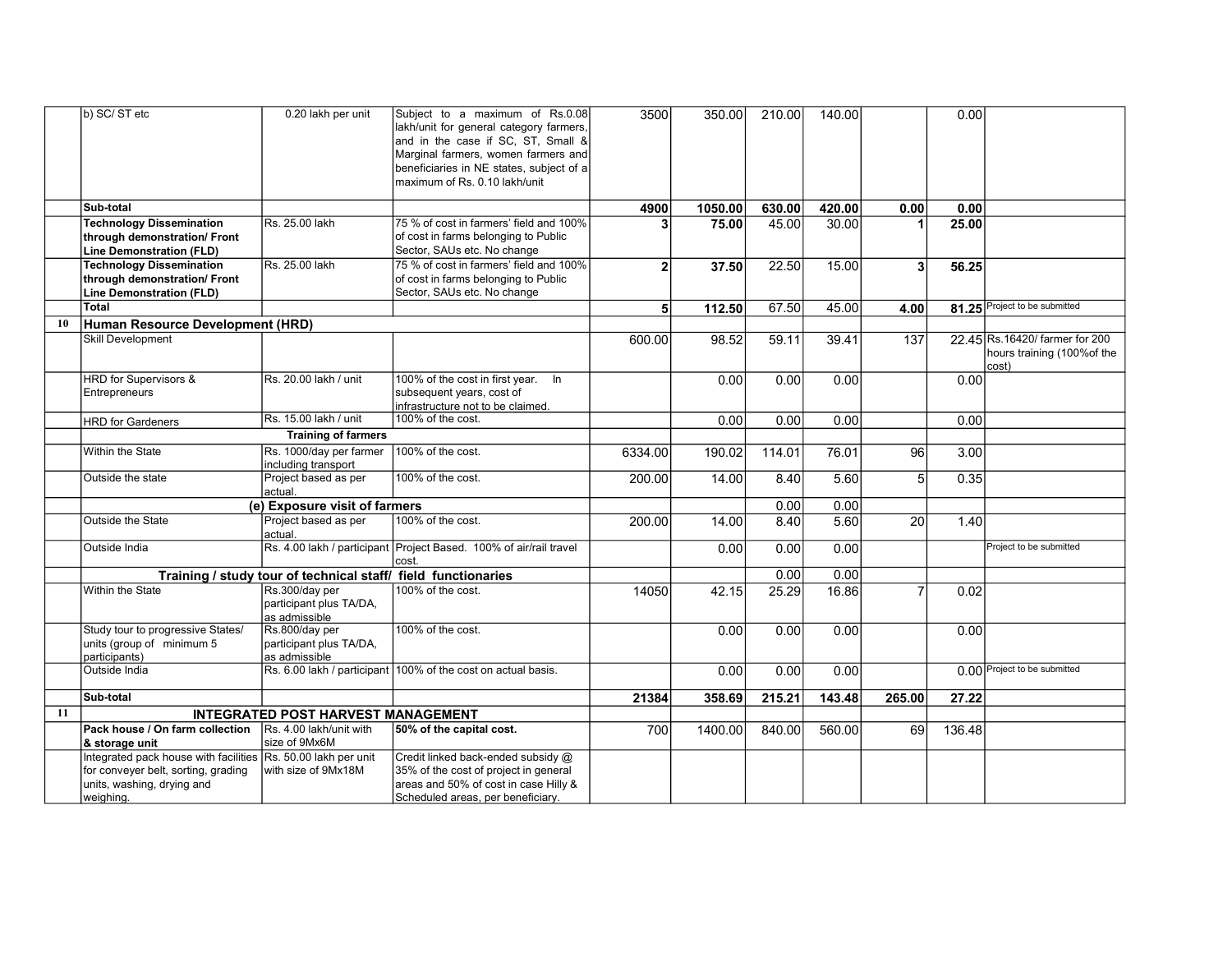| a) General Area                                                                             | Rs. 50.00 lakh per unit<br>with size of 9Mx18M                                                                                   | Credit linked back-ended subsidy @<br>35% of the cost of project in general<br>areas and 50% of cost in case Hilly &<br>Scheduled areas, per beneficiary.                          |      | 0.00  | 0.00  | 0.00  |   | 0.00                    |                              |
|---------------------------------------------------------------------------------------------|----------------------------------------------------------------------------------------------------------------------------------|------------------------------------------------------------------------------------------------------------------------------------------------------------------------------------|------|-------|-------|-------|---|-------------------------|------------------------------|
| b) Hilly Area                                                                               | Rs. 50.00 lakh per unit<br>with size of 9Mx18M                                                                                   | Credit linked back-ended subsidy @<br>35% of the cost of project in general<br>areas and 50% of cost in case Hilly &<br>Scheduled areas, per beneficiary.                          |      | 0.00  | 0.00  | 0.00  |   | 0.00                    |                              |
| Pre-cooling unit                                                                            | Rs. 25.00 lakh / unit with<br>capacity of<br>6MT.                                                                                | Credit linked back-ended subsidy @<br>35% of the cost of project in general<br>areas and 50% of cost in case Hilly &<br>Scheduled areas, per beneficiary.                          | 1.00 | 17.50 | 10.50 | 7.00  |   | 0.00                    |                              |
| Pre-cooling unit (Hilly areas)                                                              | Rs. 25.00 lakh / unit with<br>capacity of<br>6MT.                                                                                | Credit linked back-ended subsidy @<br>35% of the cost of project in general<br>areas and 50% of cost in case Hilly &<br>Scheduled areas, per beneficiary.                          |      | 0.00  | 0.00  | 0.00  |   | 0.00                    |                              |
| Cold room (staging)                                                                         | Rs. 15.00 lakh/ unit of 30<br>MT capacity                                                                                        | Credit linked back-ended subsidy @<br>35% of the cost of project in general<br>areas and 50% of cost in case Hilly &<br>Scheduled areas, per beneficiary.                          | 1.00 | 5.25  | 3.15  | 2.10  |   | 0.00                    |                              |
|                                                                                             | Cold Storage (Construction, Expansion and Modernisation)                                                                         |                                                                                                                                                                                    |      |       |       |       |   |                         |                              |
|                                                                                             |                                                                                                                                  | i) Cold storage units Type 1 - basic mezzanine structure with large chamber (of >250 MT) type                                                                                      |      |       |       |       |   |                         |                              |
| a) General Area                                                                             | Rs. 8,000/MT, (max<br>5,000 MT capacity)                                                                                         | Credit linked back-ended subsidy @<br>35% of the cost of project in general<br>areas and 50% of cost in case Hilly &<br>Scheduled areas, per beneficiary.                          |      | 0.00  | 0.00  | 0.00  | 2 | 140.00                  |                              |
| b) Hilly Area                                                                               | Rs. 8,000/MT, (max<br>5,000 MT capacity)                                                                                         | Credit linked back-ended subsidy @<br>35% of the cost of project in general<br>areas and 50% of cost in case Hilly &<br>Scheduled areas, per beneficiary.                          |      | 0.00  | 0.00  | 0.00  |   | 0.00                    |                              |
| ii) Cold Storage Unit Type 2 - PEB structure for multiple temperature and product use, more |                                                                                                                                  |                                                                                                                                                                                    |      |       |       |       |   |                         | Project to be submitted      |
| a) General Area                                                                             | Rs. 10,000/MT, (max<br>5,000 MT capacity)                                                                                        | Credit linked back-ended subsidy @<br>35% of the cost of project in general<br>areas and 50% of cost in case Hilly &<br>Scheduled areas, per beneficiary.                          |      | 0.00  | 0.00  | 0.00  |   |                         | Project to be submitted      |
| b) Hilly Area                                                                               | Rs. 10,000/MT, (max<br>5,000 MT capacity)                                                                                        | Credit linked back-ended subsidy @<br>35% of the cost of project in general<br>areas and 50% of cost in case Hilly &<br>Scheduled areas, per beneficiary.                          |      | 0.00  | 0.00  | 0.00  |   |                         | 0.00 Project to be submitted |
| iii) Cold Storage Units Type 2 with add on technology for Controlled Atmosphere             |                                                                                                                                  |                                                                                                                                                                                    |      |       |       |       |   |                         |                              |
| a) General Area                                                                             | Additional Rs. 10,000/MT<br>controlled atmosphere<br>technology. Details are<br>as per Appendix - II                             | Credit linked back-ended subsidy @<br>for add on components of 35% of the cost of project in general<br>areas and 50% of cost in case Hilly &<br>Scheduled areas, per beneficiary. | 8.00 | 98.00 | 58.80 | 39.20 |   |                         | 0.00 Project to be submitted |
| b) Hilly Area                                                                               | Additional Rs. 10,000/MT<br>for add on components of<br>controlled atmosphere<br>technology. Details are<br>as per Appendix - II | Credit linked back-ended subsidy @<br>35% of the cost of project in general<br>areas and 50% of cost in case Hilly &<br>Scheduled areas, per beneficiary.                          |      | 0.00  | 0.00  | 0.00  |   |                         | 0.00 Project to be submitted |
| Ripening chamber<br>project in general areas                                                | Rs. 1.00 lakh/MT.                                                                                                                | -do-                                                                                                                                                                               | 7.00 | 29.40 | 17.64 | 11.76 |   | $0.00$ <sup>12 MT</sup> |                              |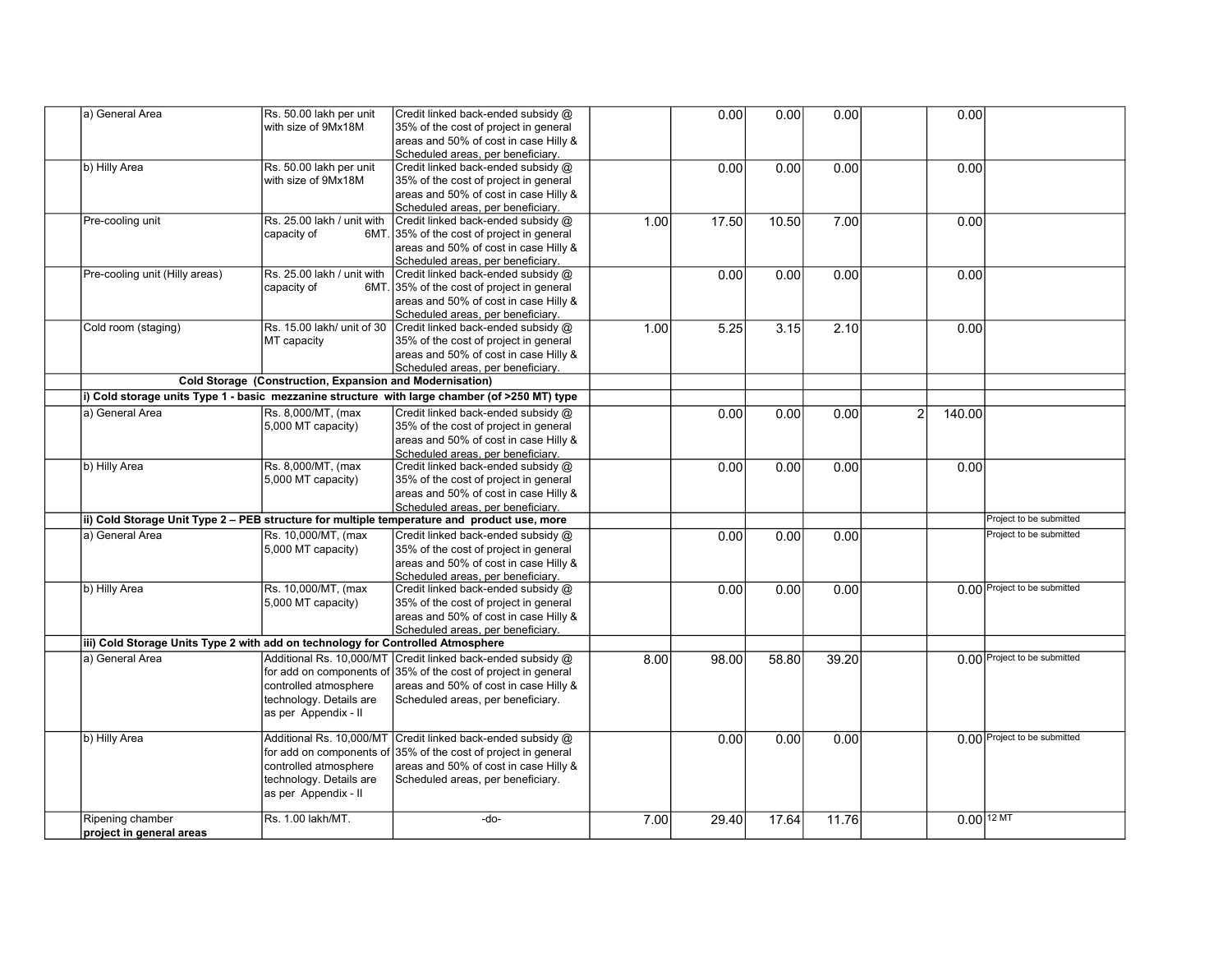|    | Ripening chamber<br>project in Hilly areas           | Rs. 1.00 lakh/MT.                                                          | -do-                                                                                                                                                         |         | 0.00    | 0.00    | 0.00    |        | 0.00   |                                                                                                                                          |
|----|------------------------------------------------------|----------------------------------------------------------------------------|--------------------------------------------------------------------------------------------------------------------------------------------------------------|---------|---------|---------|---------|--------|--------|------------------------------------------------------------------------------------------------------------------------------------------|
|    | Evaporative / low energy cool<br>chamber (8 MT)      | Rs. 5.00 lakh/unit                                                         | 50% of the total cost.                                                                                                                                       |         | 0.00    | 0.00    | 0.00    |        |        | 0.00 Minutes of SLEC meeting to be<br>submitted along with details of<br>beneficiareis, locaiton, etc to<br>facilitate release of funds. |
|    | Primary/ Mobile / Minimal processing unit            |                                                                            |                                                                                                                                                              |         |         |         |         |        |        | Project to be submitted                                                                                                                  |
|    | a) General Area                                      | Rs. 25.00 lakh/unit.                                                       | Credit linked back-ended subsidy @<br>40% of the capital cost of project in<br>general areas and 55% in case of Hilly<br>& Scheduled areas, per beneficiary. | 25.00   | 250.00  | 150.00  | 100.00  |        | 0.00   |                                                                                                                                          |
|    | b) Hilly Area                                        | Rs. 25.00 lakh/unit.                                                       | Credit linked back-ended subsidy @<br>40% of the capital cost of project in<br>general areas and 55% in case of Hilly<br>& Scheduled areas, per beneficiary. |         | 0.00    | 0.00    | 0.00    |        |        | 0.00 Project to be submitted                                                                                                             |
|    | Preservation unit (low cost)                         | Rs.2.00 lakh/unit for new<br>unit and Rs.1.00lakh/unit<br>for up-gradation | 50% of the total cost.                                                                                                                                       |         |         |         |         |        |        |                                                                                                                                          |
|    | New unit                                             | Rs.2.00 lakh/unit for new<br>unit                                          |                                                                                                                                                              | 900.00  | 900.00  | 540.00  | 360.00  | 446.00 | 445.82 |                                                                                                                                          |
|    | Upgraded unit                                        | Rs.1.00lakh/unit for up-<br>gradation                                      |                                                                                                                                                              |         | 0.00    | 0.00    | 0.00    |        | 0.00   |                                                                                                                                          |
|    | Low cost onion storage structure<br>(25 MT)          | Rs. 1.75 lakh/per unit                                                     | 50% of the total cost.                                                                                                                                       | 10.00   | 8.75    | 5.25    | 3.50    |        |        | n nn Minutes of SLEC meeting to be<br>submitted along with details of<br>beneficiareis, locaiton, etc to<br>facilitate release of funds. |
|    | Sub-total                                            |                                                                            |                                                                                                                                                              | 1652.00 | 2708.90 | 1625.34 | 1083.56 | 517.00 | 722.30 |                                                                                                                                          |
| 12 |                                                      |                                                                            | <b>ESTABLISHMENT OF MARKETING INFRASTRUCTURE FOR HORTICULTURAL</b>                                                                                           |         |         |         |         |        |        |                                                                                                                                          |
|    | Rural Markets/ Apni mandies/Direct markets           |                                                                            |                                                                                                                                                              |         |         |         |         |        |        |                                                                                                                                          |
|    | a) General Area                                      | Rs. 25.00 lakh                                                             | Credit linked back-ended subsidy @<br>40% of the capital cost of project in<br>general areas and 55% in case of Hilly<br>& Scheduled areas, per beneficiary. | 15.00   | 150.00  | 90.00   | 60.00   |        |        | 0.00 Project to be submitted                                                                                                             |
|    | b) Hilly Area                                        | Rs. 25.00 lakh                                                             | Credit linked back-ended subsidy @<br>40% of the capital cost of project in<br>general areas and 55% in case of Hilly<br>& Scheduled areas, per beneficiary. |         | 0.00    | 0.00    | 0.00    |        |        | 0.00 Project to be submitted                                                                                                             |
|    | Retail Markets/ outlets (environmentally controlled) |                                                                            |                                                                                                                                                              |         |         |         |         |        |        |                                                                                                                                          |
|    | a) General Area                                      | Rs. 15.00 lakh /unit                                                       | Credit linked back-ended subsidy @<br>35% of the capital cost of project in<br>general areas and 50% in case of Hilly                                        | 25.00   | 131.25  | 78.75   | 52.50   |        |        | n nn Minutes of SLEC meeting to be<br>submitted along with details of<br>beneficiareis, locaiton, etc to<br>facilitate release of funds. |
|    |                                                      |                                                                            | & Scheduled areas, per beneficiary.                                                                                                                          |         |         |         |         |        |        | 0.00 Minutes of SLEC meeting to be                                                                                                       |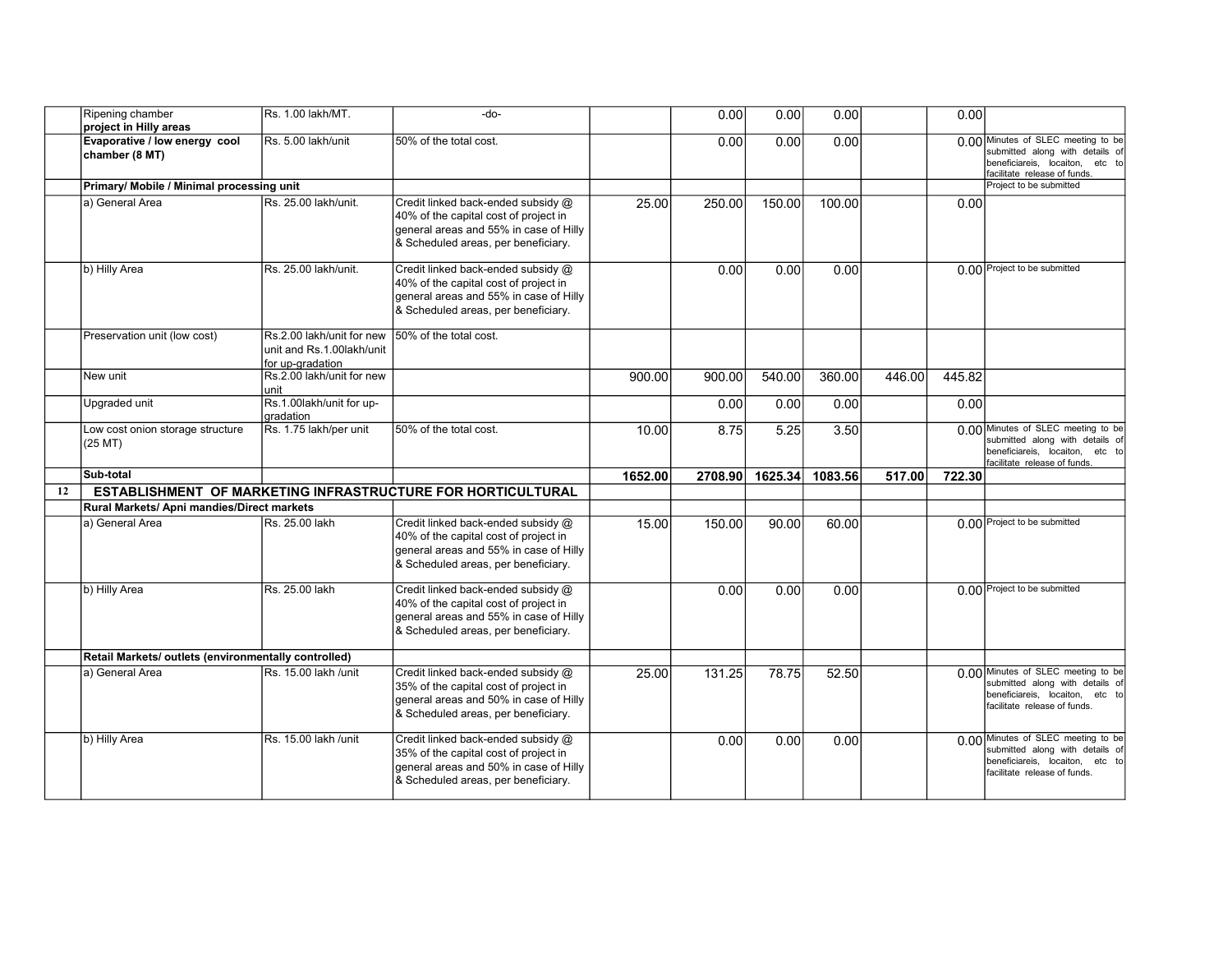|    | Static/Mobile Vending Cart/<br>$ $ platform with cool chamber.                                                                                               | Rs. 30,000/ unit                                                                                                                                 | 50% of total cost.                                                                                                                                            | 50.00 | 7.50   | 4.50   | 3.00   |                |        | 0.00 Minutes of SLEC meeting to be<br>submitted along with details of<br>beneficiareis, locaiton, etc to<br>facilitate release of funds. |
|----|--------------------------------------------------------------------------------------------------------------------------------------------------------------|--------------------------------------------------------------------------------------------------------------------------------------------------|---------------------------------------------------------------------------------------------------------------------------------------------------------------|-------|--------|--------|--------|----------------|--------|------------------------------------------------------------------------------------------------------------------------------------------|
|    | <b>Sub-total</b>                                                                                                                                             |                                                                                                                                                  |                                                                                                                                                               | 90.00 | 288.75 | 173.25 | 115.50 | 0.00           | 0.00   |                                                                                                                                          |
|    | <b>Functional Infrastructure for:</b>                                                                                                                        |                                                                                                                                                  |                                                                                                                                                               |       |        |        |        |                |        |                                                                                                                                          |
|    | Collection, sorting/ grading, packing units etc.                                                                                                             |                                                                                                                                                  |                                                                                                                                                               |       |        |        |        |                |        |                                                                                                                                          |
|    | la) General Area                                                                                                                                             | Rs.15.00 lakh                                                                                                                                    | Credit linked back-ended subsidy @<br>40% of the capital cost of project in<br>general areas and 55 % in case of Hilly<br>& Scheduled areas, per beneficiary. | 5.00  | 30.00  | 18.00  | 12.00  |                | 0.00   |                                                                                                                                          |
|    | Sub-total                                                                                                                                                    |                                                                                                                                                  |                                                                                                                                                               | 5.00  | 30.00  | 18.00  | 12.00  | 0.00           | 0.00   |                                                                                                                                          |
|    | <b>Total MKT</b>                                                                                                                                             |                                                                                                                                                  |                                                                                                                                                               | 95.00 | 318.75 | 191.25 | 127.50 | 0.00           | 0.00   |                                                                                                                                          |
|    | <b>SPECIAL INTERVENTIONS</b>                                                                                                                                 |                                                                                                                                                  |                                                                                                                                                               |       |        |        |        |                |        |                                                                                                                                          |
|    | Innovative interventions not<br>covered under any GOI schemes                                                                                                | 10% of outlay                                                                                                                                    | 50% of cost, based on project<br>proposal.                                                                                                                    |       |        | 0.00   | 0.00   |                |        |                                                                                                                                          |
|    | Value Chain Project                                                                                                                                          | 10% of outlay                                                                                                                                    | 50% of cost, based on project<br>proposal.                                                                                                                    |       |        | 0.00   | 0.00   |                |        |                                                                                                                                          |
|    | Tackling of emergent /unforeseen<br>requirements of SHMs                                                                                                     | Rs.20.00 lakh                                                                                                                                    | 50% of cost, based on project<br>proposal.                                                                                                                    |       | 0.00   | 0.00   | 0.00   |                | 0.00   |                                                                                                                                          |
|    | Sub-total                                                                                                                                                    |                                                                                                                                                  |                                                                                                                                                               | 0.00  | 0.00   | 0.00   | 0.00   | 0.00           | 0.00   |                                                                                                                                          |
| 13 |                                                                                                                                                              | <b>Mission Management</b>                                                                                                                        |                                                                                                                                                               |       |        |        |        |                |        |                                                                                                                                          |
|    | State & Districts Mission Offices<br>and implementing agencies for<br>administrative expenses, project,<br>preparation, computerization,<br>contingency etc. | 5% of total annual<br>expenditure on the basis<br>of appraised needs to<br><b>State Horticulture Mission</b><br>(SHM) / implementing<br>Agencies | 100% assistance.                                                                                                                                              |       | 744.39 | 446.63 | 297.76 |                | 108.27 |                                                                                                                                          |
|    | Institutional Strengthening,<br>hire/purchase of vehicles,<br>hardware/software                                                                              | Project based                                                                                                                                    | 100% assistance.                                                                                                                                              |       |        | 0.00   | 0.00   |                |        |                                                                                                                                          |
|    | Seminars, conferences, workshops, exhibitions, Kisan Mela,<br>horticulture shows, honey festivals etc.                                                       |                                                                                                                                                  |                                                                                                                                                               |       |        |        |        |                |        | Minutes of SLEC meeting to be<br>submitted along with details of<br>beneficiareis, locaiton, etc to<br>facilitate release of funds.      |
|    | International level                                                                                                                                          | Rs. 7.50 lakh per event.                                                                                                                         | 100% of cost per event of 4 days, on<br>pro rata basis.                                                                                                       |       | 0.00   | 0.00   | 0.00   |                | 0.00   |                                                                                                                                          |
|    | <b>National level</b>                                                                                                                                        | Rs. 5.00 lakh per event.                                                                                                                         | 100% of cost per event of two days.                                                                                                                           | 2.00  | 10.00  | 6.00   | 4.00   |                | 0.00   |                                                                                                                                          |
|    | State level                                                                                                                                                  | Rs. 3.00 lakh / event                                                                                                                            | 100% assistance subject to a<br>maximum of Rs.3.00 lakh per event of<br>two days.                                                                             | 3.00  | 9.00   | 5.40   | 3.60   |                | 0.00   |                                                                                                                                          |
|    | <b>District level</b>                                                                                                                                        | Rs. 2.00 lakh /event                                                                                                                             | 100% assistance subject to a<br>maximum of Rs.2.00 lakh per event of<br>two days.                                                                             | 20.00 | 40.00  | 24.00  | 16.00  | $\overline{9}$ | 10.79  |                                                                                                                                          |
|    | Information dissemination through<br>publicity, printed literature etc and<br>local advertisements                                                           | Rs. 0.40 lakh/ block                                                                                                                             | 100% of cost.                                                                                                                                                 |       | 0.00   | 0.00   | 0.00   |                | 0.00   |                                                                                                                                          |
|    | Development of technology<br>packages in electronic form to be<br>shared through IT network                                                                  | Rs. 1.00 lakh/ district                                                                                                                          | 100% of Cost                                                                                                                                                  |       | 0.00   | 0.00   | 0.00   |                | 0.00   |                                                                                                                                          |